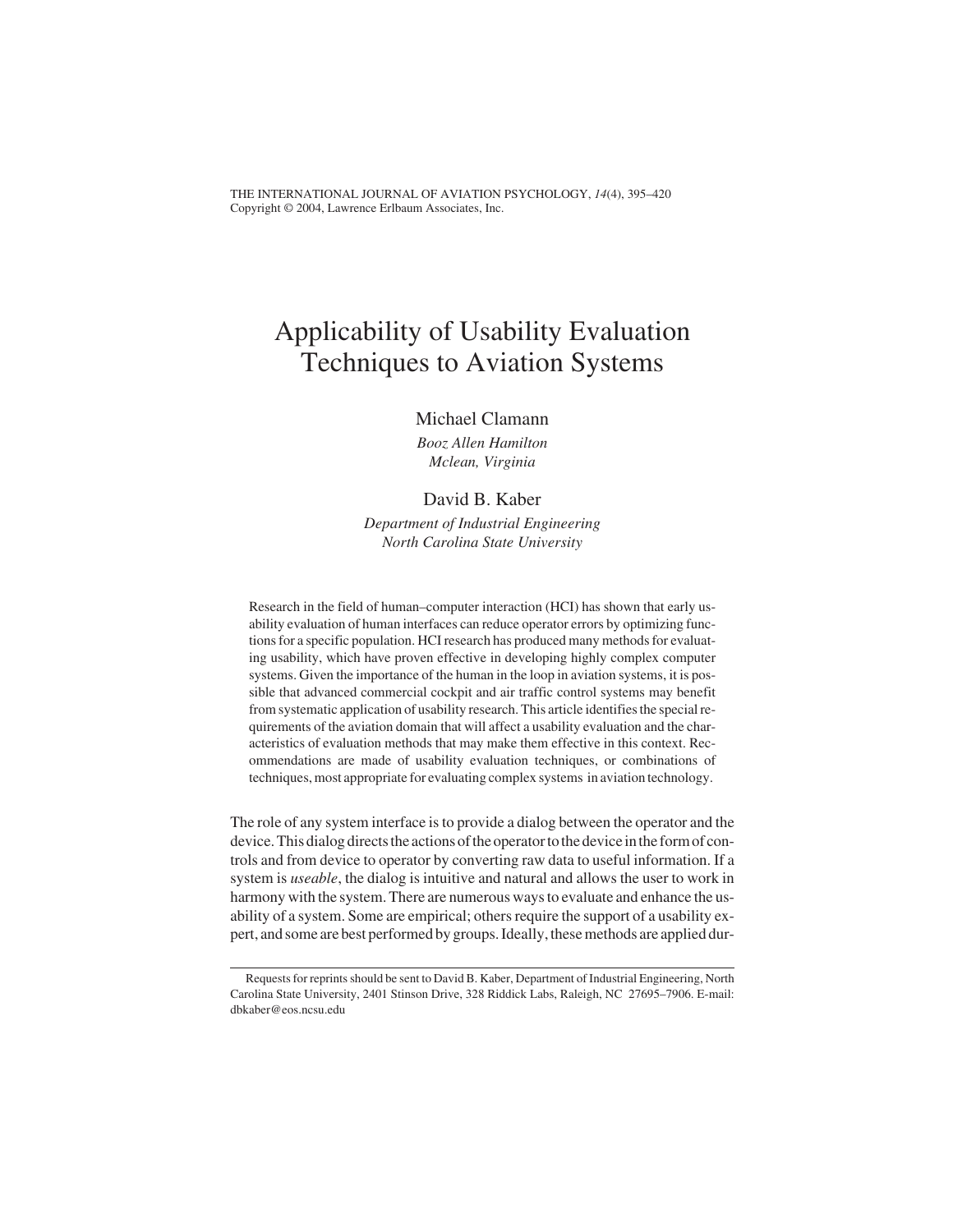ing the development of the system to ensure a usable product. Conducting a usability evaluation for any system poses unique challenges.

In the complex, dynamic, tightly regulated environment of aviation, the challenge of performing a usability evaluation expands considerably in comparison to evaluation of traditional human–computer interaction (HCI) applications. Dramatic advances in technology and pressures to increase the number of commercial flights are driving factors in the evolution of interface controls on the flight deck and in air traffic control (ATC) workstations. As technological functions are added to already highly complex interfaces, which may increase operator workload, it is important that the user be considered in the design of the system. Furthermore, as the consequences of an error in aircraft piloting or ATC may be catastrophic, the importance of the human operator in the decision process is even more evident. For example, in December 1995, the pilots of an American Airlines Boeing 757 bound for Cali, Colombia, altered their landing approach from one that required them to pass over the airport and reverse course to one that involved a shorter, straight-on approach. In the process of interacting with automated systems used to navigate the aircraft's flight path, the pilots became so distracted by display interfaces and functions that they failed to notice they were heading directly toward El Deluvio, a mountain peak 10 miles east of the airport in the San Jose mountain range. At 9:38 p.m., the 757 struck the mountain at an elevation of 8,900 ft, killing all but 4 of the 163 passengers on board (Aeronautica Civil, 1996; Strauch, 1997).

In an industry where the human operator plays such a crucial role in the system, the effectiveness of systems usability evaluation is of significant importance. Current avionics manufacturers realize the importance of addressing usability issues in the systems design process, and they have become more sophisticated in their capabilities to deal with usability problems within the recent past. These developments are in large part due to federal regulations requiring human factors test plans for the development of new avionics systems. For example, Rockwell Scientific and other aircraft cockpit systems designers and developers are integrating sophisticated human factors evaluation methods, comparable to experimental methods used in human factors lab research, into their design processes to develop new advanced cockpit weather displays (W. E. Kelly, Research Scientist, Rockwell Scientific, personal communication, November 18, 2003). Despite this fact, there is very little organized information on methods that designers and manufacturers like this can use for evaluating the usability of highly complex systems (Abbott, Wise, & Wise, 1999). The purpose of this article is to identify usability evaluation techniques, or combinations of techniques, most appropriate for evaluating the complex systems used in aviation technology.

In this article we present an overview of two major types of aviation systems: those designed for aircraft cockpits and ATC. This includes a discussion of the environments and usability issues common in existing aviation systems. Potential problems in the development of new systems using existing evaluation processes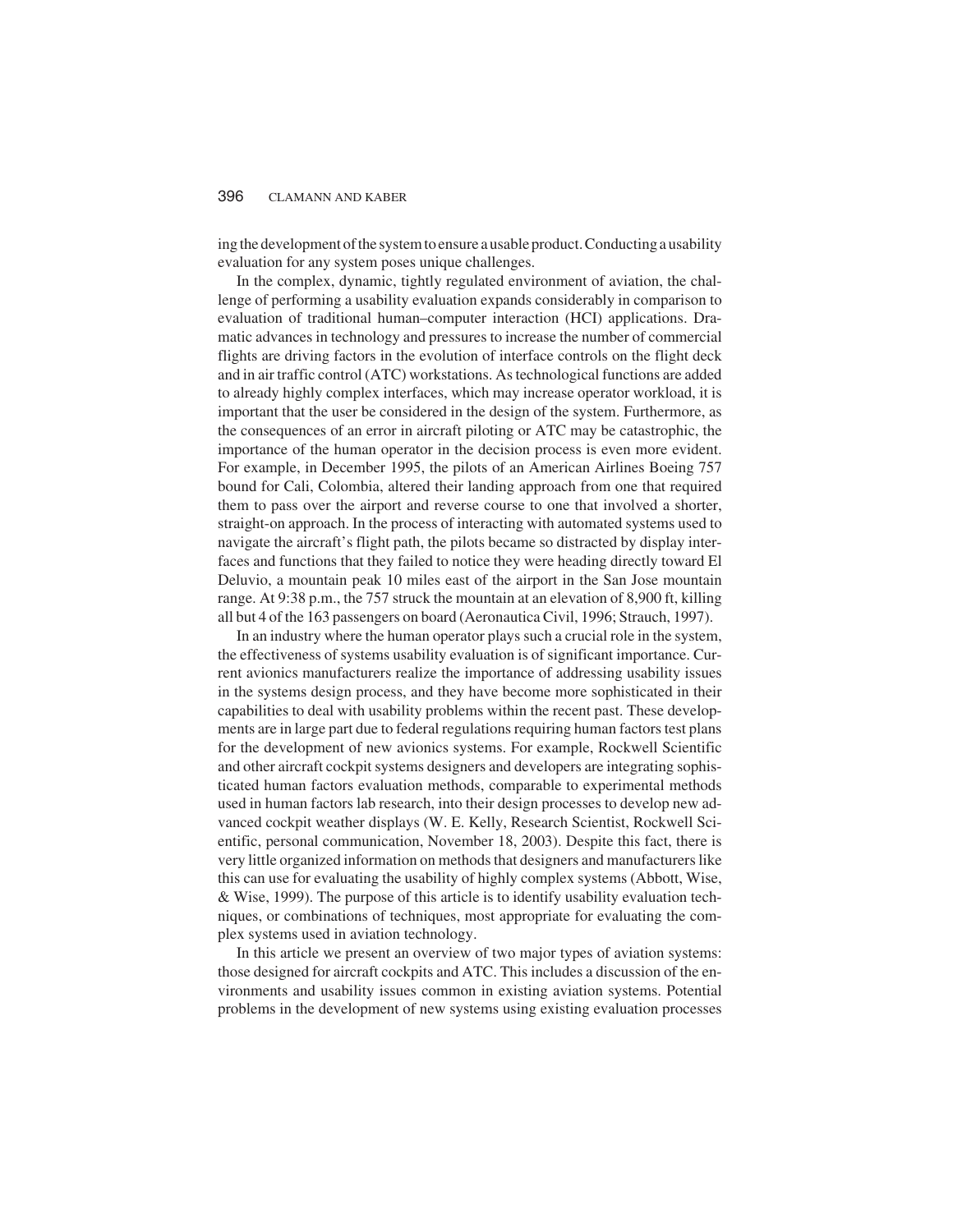are also discussed. We identify the existing requirements of regulators in terms of human factors test plan development for avionics certification and workload (usability) assessment. Beyond this, we review several current usability evaluation testing techniques, including usability inspection methods and usability testing. Some of the more widely used methods are presented, along with their advantages and disadvantages, to provide a basis for comparisons of the different techniques. In a final section, the information on aviation technology and usability evaluation techniques is integrated to determine which of the techniques best fits the context of current aviation systems development. We conclude with a summary of how manufacturers can use the recommendations on formal usability evaluation methods to develop effective and cost effective human factors test plans for avionics systems design and development.

## THE AVIATION SYSTEMS ENVIRONMENT

On April 14, 1990, an Indian Airlines Airbus A320 aircraft crashed just short of the runway at the Bangalore, India airport destroying the aircraft and killing 90 people on board. The investigators determined that the probable cause of the accident was the failure of the pilots to realize the gravity of the situation and immediately apply thrust. The pilots spent the final seconds of the flight trying to understand why the autoflight system was in idle/open descent mode rather than taking appropriate action to avoid impact with the ground. (p. 863)

As demonstrated in this example, described by Funk, Suroteguh, Wilson, and Lyall (1998), aviation systems are complex, dynamic environments where the consequences of errors can be disastrous. Interface design problems include the amount of information being presented and integration of interfaces. In aircraft, the number of stimuli in the cockpit, such as the densely packed controls and the output produced by warning indicators, status displays, flight path displays, ATC data links, weather information, navigation information, and communications, combined with a constant requirement for situation awareness (SA), contributes to the possibility of excessive mental workload for the pilot (Stokes & Wickens, 1988). When new technology is added to a flight deck system that actually reduces pilot workload, that reduction is often exploited by the introduction of another new system (Billings, 1997; Smith, 1999). Billings said the number and choice of displays present in the advanced commercial aircraft cockpit may only be restricted by the amount of available space, and the expansion of automation in the cockpit seems to be only limited by the imagination of designers with little consideration for pilot performance consequences.

Air traffic controllers also have their own specialized problems. Although in most conditions pilots receive instant feedback from their environment, air traffic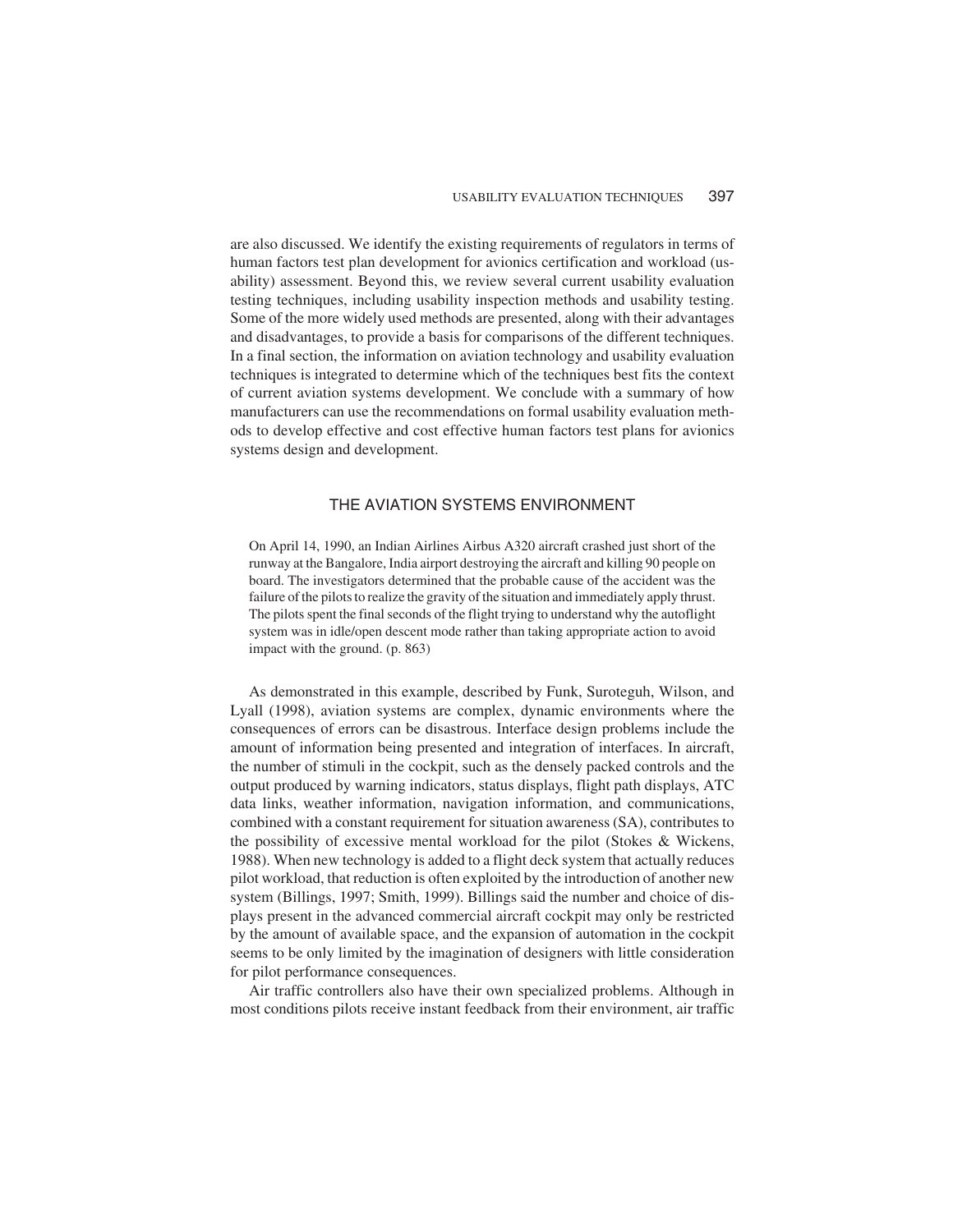controllers work through a system representation and experience a delay when observing the effects of their command sequences (Billings, 1997). They also face their own cognitive challenges. To forecast numerous flight paths simultaneously, controllers construct complex three-dimensional mental models or "pictures" from a two-dimensional graphical and text-based representation of current aircraft layout combined with the expectations of their routes. If this model is lost, it must be reconstructed again through available tools, including computer systems, paper flight strips, and memories—a process that can take the controller as much as 15 to 20 min (Billings, 1997; Garland, 1999). The consequences of losing this model are described in a summary of events from Garland.

On February 1, 1991, a USAir Boeing 737–300 collided with a SkyWest Fairchild Metroliner on the runway at Los Angeles International Airport. The 737 was attempting to land while the smaller Metroliner was on the same runway waiting for takeoff clearance. The crash and the resulting fire destroyed both airplanes, and many passengers on both planes were killed or injured. The cause of the accident according to the NTSB was "controller error." More specifically, it was due to the local controller forgetting she had cleared the Metroliner into position on the same runway that she subsequently cleared for the 737.

Despite accidents like this one, there is still relatively little research on working memory in ATC (Garland, 1999) and the implications of failures on ATC performance. Furthermore, very little research, which was published at the time of the design of the current ATC system, was consulted during the system development process (Benel, 1998).

In the near future, air traffic controllers can expect to see additional automation of their workstations, as the ATC system is updated (Hopkin, 1998). Many of the design decisions and methodologies for how to deliver these updates will come from lessons learned from changes made to other complex systems, such as the aircraft cockpit. If these new systems are designed based on past conventions (technology-centric automation design practices), it will be important to perform exhaustive human factors evaluations during the design process.

In 1996, the Federal Aviation Administration (FAA) Human Factors Study Team Report on the interaction between flight crews and modern cockpits cited that about 70% of the fatal accidents involving new generation aircraft are due to human error potentially induced by the design of cockpit interfaces (Singer, 1999). According to Woods and Sarter (1993), problems that occur in interactions between users and complex systems are due in large part to inadequate feedback on status, behavior, and intentions of the system; lack of visibility that prevents the user from constructing an effective model of the system's behavior; and designs that replace, rather than reduce, cognitive load. These problems can produce failures in attention allocation that can ultimately contribute to a loss of SA (Sarter, Woods, & Billings, 1997). Advanced ATC and flight deck systems tend to consist of multiple layers of automated technology that separate the operator from the de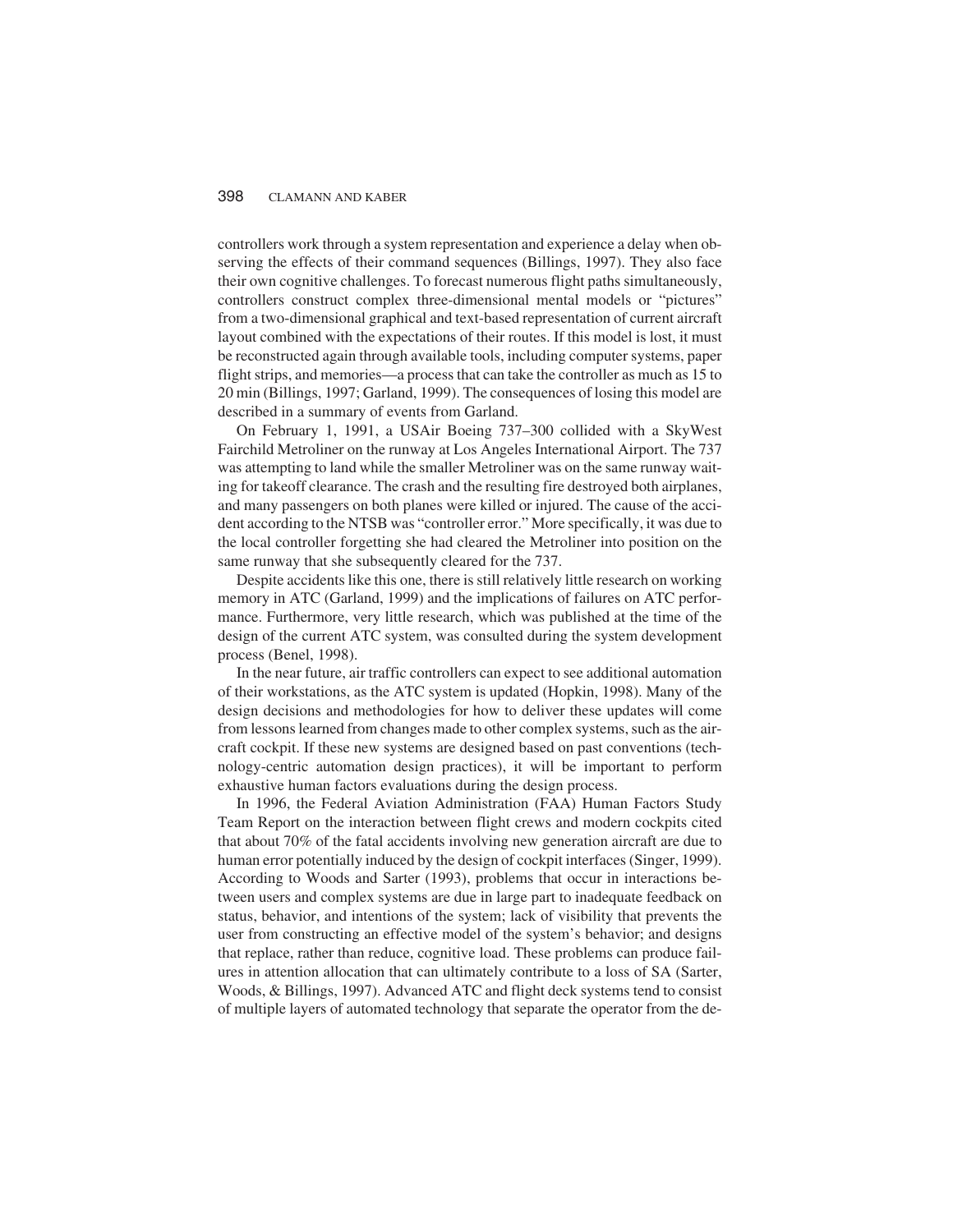vice. Like similar complex systems (e.g., nuclear power plants), a fundamental problem with aviation systems is that the operators do not fully understand what their automated systems are doing, or even why (Billings, 1997). This may also lead to SA errors and overall system failures.

One interface that appears frequently in the human factors literature, when examining weaknesses in the usability of cockpits, is the Flight Management System (FMS). The FMS has been shown to be one of the weakest links in high workload, dynamic operational situations (Singer, 1999). This system was originally designed to optimize flight paths, but over its 20-year history the features of the FMS have grown substantially (calculations for position, speed, and wind; management of navigation data sources; trajectory calculation; flight path predictions; remaining fuel calculations; flight time calculations; error determination; steering and control command generation; map computations, etc.; see Billings, 1997). Despite the complexity of the information, the interface itself has remained relatively static, resulting in a device that alone requires about 1,200 hr of experience for a pilot to achieve a real understanding (Riley, 2001). In a survey conducted by Sarter and Woods (1992), 55% of pilots with over 1 year of experience reported unexpected behavior from the FMS and 20% did not understand all the modes and features. Even though pilots can make the FMS work, they are often not able to explain why.

One of the main problems identified with the FMS is that its command sequences do not integrate with the pilot's procedures (Riley, 2001). They must be considered and executed separately in a distinct series of operations in order to prepare a single flight plan. This can take 10 to 15 min, even for an experienced pilot. In general, the FMS is a good example of a system that has features defined from an engineering perspective rather than a user's perspective; that is, all of the required features are available, but they can be difficult to execute. The design of the FMS is only a single representation of the usability flaws in some aviation systems. Funk et al. (1998) also specifically cited autopilot and auto-thrust systems, controls for the brakes and spoilers, and the electronic horizontal situation indicator as devices playing a role in recent incidents and accidents.

Contemporary ATC workstations have significantly less automation than flight deck systems. However, given the workload requirements experienced by controllers, several opportunities exist for the application of new and emerging technologies. Benel (1998) listed new decision aids to support strategic planning, global positioning system technologies for more accurate aircraft position information, digital data links to the flight deck, voice as an input and output device, routing calculations based on fuel consumption, automated problem detection and resolution, airspace and runway sequencing and spacing (including runway conflict detection), and new methods for data visualization as prospects for enhancing ATC. Any number of new problems could emerge from these new systems if not examined carefully. For example, introducing a data link to automate information trans-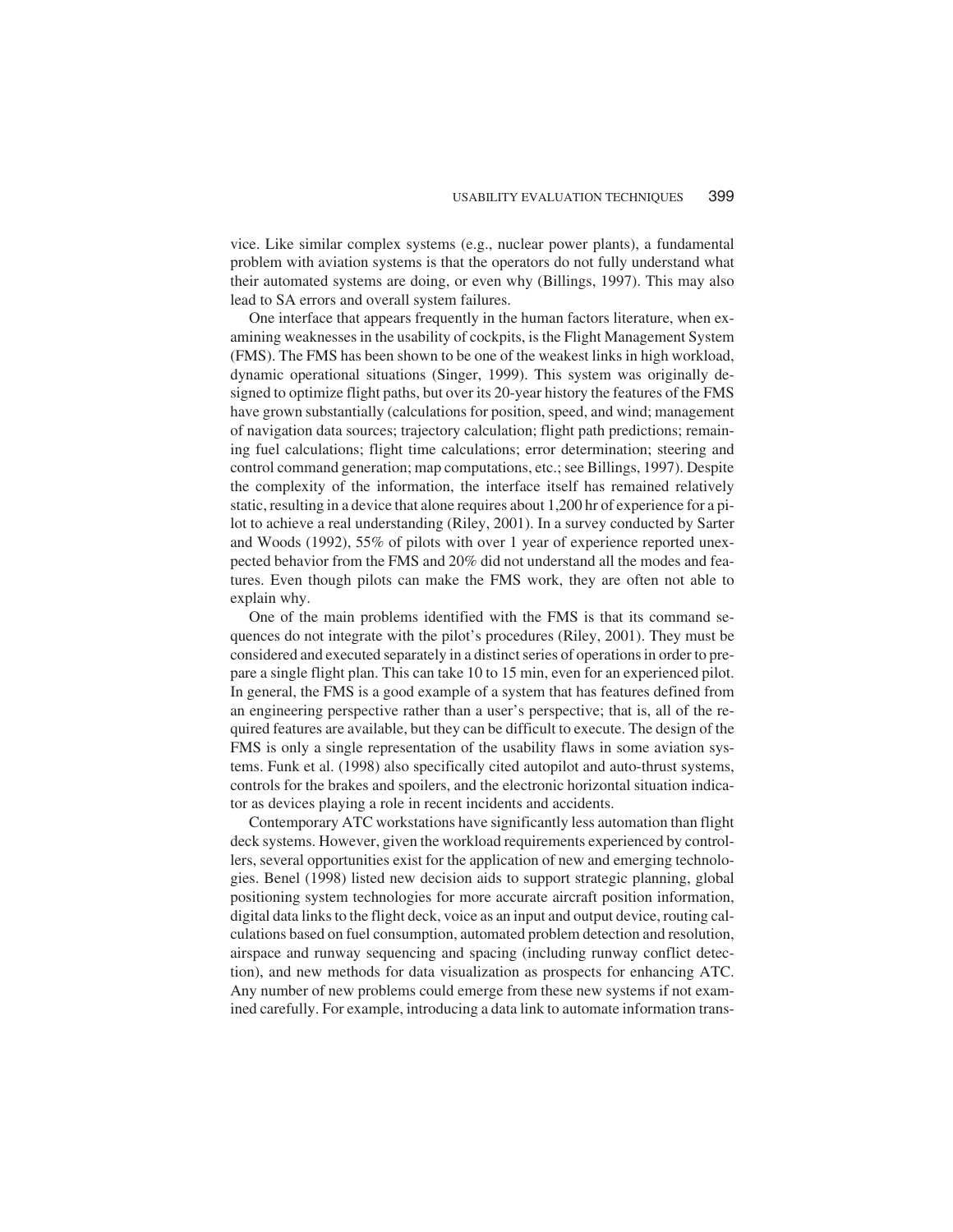fer between pilots and controllers may offload some controller workload, but it may also remove important nonverbal cues from the transmission that communicate urgency in a situation (Benel, 1998).

Lack of standardization of aviation system interfaces also contributes to errors (Singer, 1999). Interfaces can vary from one environment to another, making it difficult for pilots and air traffic controllers to transfer their skills to different cockpits or ATC sectors or stations. For example, different versions of the FMS software may exist across aircraft of one type or across types of vehicles, presenting a major challenge for pilots in terms of adapting to different interface states (Kaber, Riley, & Tan, 2002). In addition, the automation in many aviation systems does not necessarily transfer to a variety of types of operators and skill levels working under varied conditions. This lack of automation accomodation of all operators may be attributed to the fact that systems are generally evaluated by experts with several years' experience, so the needs of the less experienced operator may not be considered. With such high consequences for errors in system operation, combined with the ultimate responsibility being given to the operator, it is imperative that new systems and new components for existing systems be evaluated not only for their functions but also for their relative usability.

## The Design Process

According to Sexton (1988), until the last 30 years, the modernization of aviation systems has often been a process in which controls and displays are updated piecemeal for individual systems. More displays are added to cockpits without re-engineering the control array and are fit where there is still available space. Over time, this has resulted in a complex array of knobs, switches, and displays that does not necessarily integrate intuitively. Until the 1970s, flight deck technology did not vary dramatically from that of the 1930s.

Due to the capabilities of new electronic technologies to integrate these displays and controls ("glass" cockpit technologies), a rapid increase in changes to cockpit controls and displays began in the mid to late 1970s. Despite this sudden increase in technological advances, the design and implementation methodologies employed for introducing new components and retrofitting systems by many aircraft manufacturers during this period were similar to those used in the 1960s (Sexton, 1988). Complex integrated displays were designed using methodologies developed for analog gauges. These methods produced cockpit designs like that found in the Boeing 757 and 767 that use six, integrated, cathode ray tube displays instead of the clusters of single instruments of older models, but, according to Sexton (1988), they did not demonstrate any substantial reduction in pilot workload.

The same development environment also produced systems such as the FMS. Although the FMS usability problems just identified have existed for some time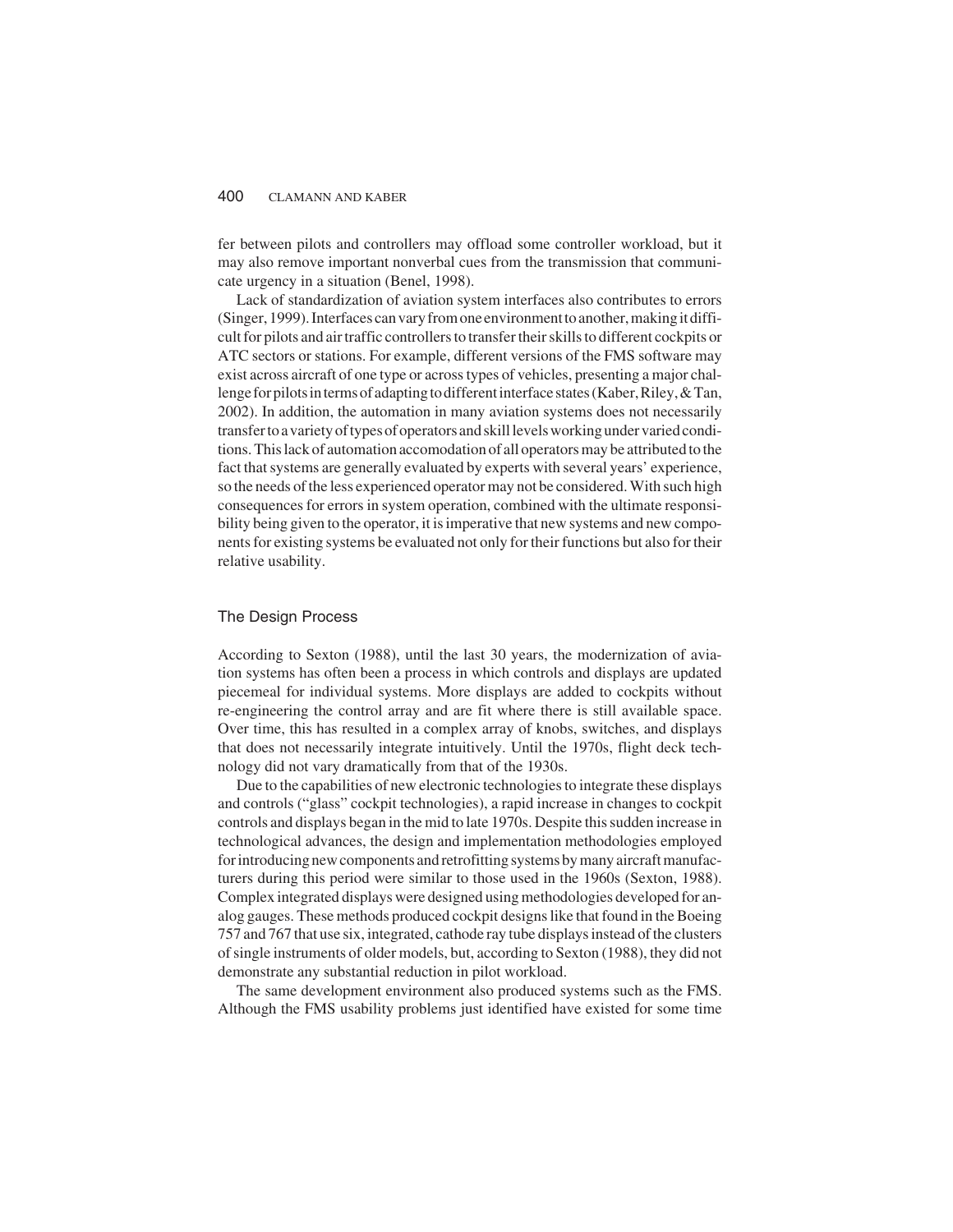and still represent concerns for crew and human factors and safety professionals working in the aviation industry, several manufacturers and the FAA have recognized the importance of dealing with such usability issues, particularly as a means for managing crew workload and are currently conducting research and developing enhanced design processes for future cockpit development (e.g., Feary, Sherry, Polson, & Fennel, 2003).

ATC has experienced a similar design evolution. As described by Benel (1998), until the 1970s, enhancements to the ATC system took the form of a series of upgrades, including radar, flight strip printing, and automated processing of flight data. A traditional linear development cycle was used to design these legacy systems, which addressed the designers' requirements to produce a system efficiently rather than addressing the needs of the users to have a useable system. Task analyses were based on user statements that the developers then used for the design with only limited ongoing feedback from operators. Furthermore, in the early decisions to allocate functions between the operator and system, human functions were not chosen because they were matched to human abilities but because they were infeasible for the existing technology (Hopkin, 1988).

With many traditional approaches to system design, one important factor that is frequently left out of the process is the early involvement of the end user (pilot or air traffic controller) or a usability expert in the design process (Stein, 2000). This is obviously not the case with all aviation systems manufacturers. Early involvement of users is crucial to the design process because the cost of making revisions increases dramatically as the development of the system proceeds. If domain experts find usability problems with the system after functional prototypes have been completed, it is much less likely that problems will be corrected, and the burden will be added to the users during the training process (Sarter et al., 1997; Stein, 2000).

Several contemporary aviation system designers have realized the need to consider the user in the design process and have proposed participatory design methodologies. Advances in new technologies encourage participatory design through the availability of high-fidelity prototyping. Several methodologies for participatory design of aviation systems, including complete feedback loops and testing, do exist (Benel, 1998; Sexton, 1988; Williges, Williges, & Fainter, 1988); however, they are not applied consistently across manufacturers and domains. For example, beginning in the 1980s, Lockheed-Georgia Company made use of its own participatory design process for new systems, retrofits, and simulators of modern aircraft. The design process, described by Sexton (1988), follows this methodology:

1. Design team selection: Include a pilot familiar with the proposed system, human factors engineers, mechanical design engineers, and avionics engineers. Each member of the design team must be involved full time with the project.

2. Mission analysis: Obtain, forecast, and determine information on the proposed aircraft with respect to user needs, operating environment, procedures, and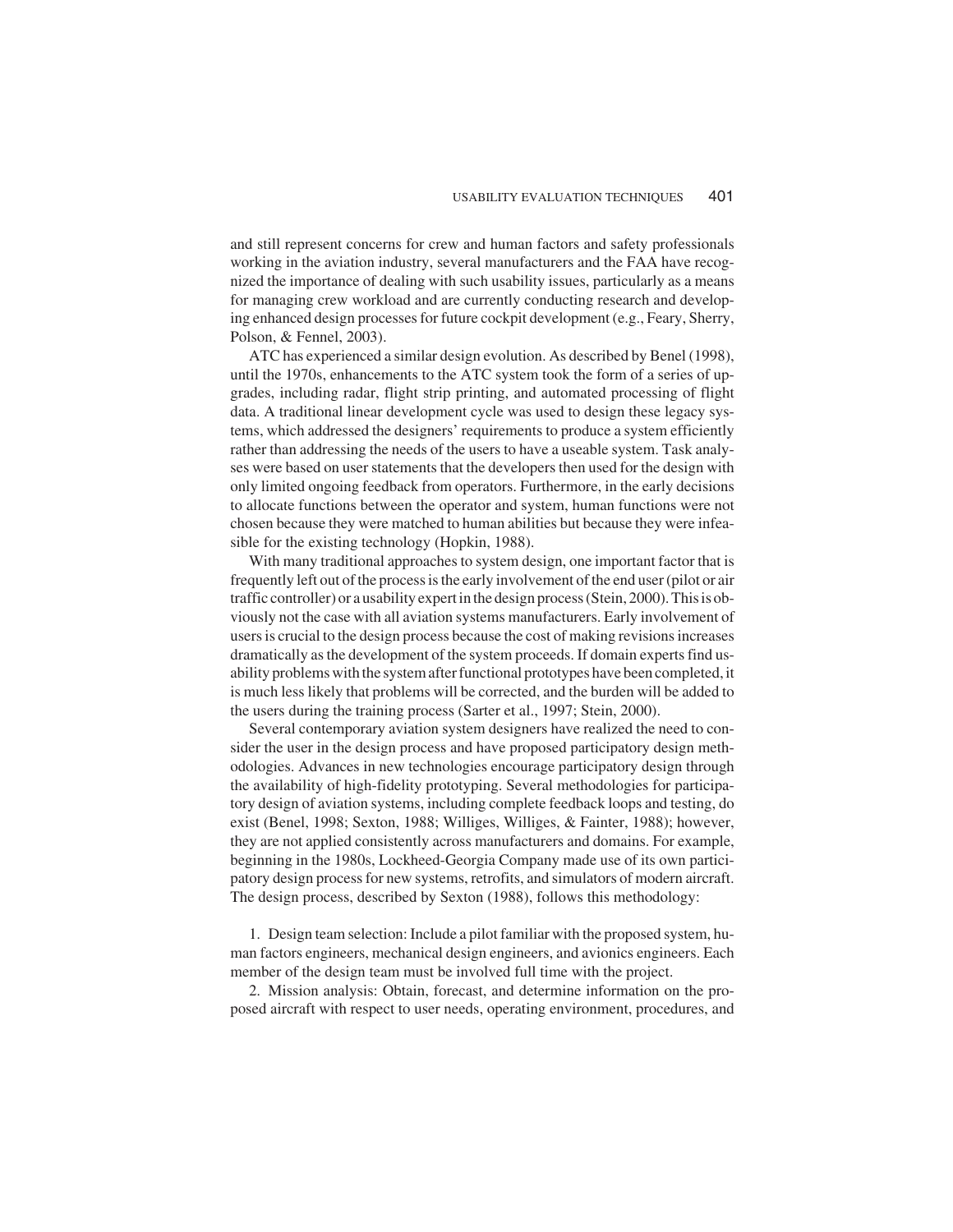new technologies. Engineers from each area present forecasts for technology levels for their area of expertise. This information is then used in preparation of documented mission scenarios, which detail the environments and situations in which the new equipment will be used.

3. Design: Team members conceptualize the aircraft design by using the mission scenarios as drivers. The forecasts are also used as design considerations. By involving all members of the team, technological trade-offs can be agreed on. For example, the human factors engineer can ensure that the design is not developed so as to benefit hardware efficiency at the cost of the interface. A full-scale mock-up is developed in this stage so the team can easily reconfigure it.

4. Test: The configuration is tested with real pilots using scripts that expose subjects to prescribed situations. The tested design is then integrated in a flight simulator.

The availability of powerful computer hardware and rapid prototyping tools has simplified the process of designing mock-ups. Foam and paper interfaces and scripts have been replaced with graphical simulations and virtual reality scenarios during the design and test phases (Sarter & Woods, 1992).

Despite the existence of such contemporary design processes that prescribe the input of experts, such as the one used by Lockheed, and the usefulness of high-fidelity prototypes, in general it is not apparent from the designs of contemporary cockpit and ATC interfaces, and the number of aviation mishaps and accidents attributed to pilot error, that formal usability methods are very widely used throughout industry. On the basis of published research, some other manufacturers do use rapid prototyping of user interfaces; walk-through evaluations with pilots; and more formal user evaluations, including human factors experiments on control configuration, panel layout, and menu design (e.g., Honeywell; Riley, 2001). NASA recently formulated a rapid usability evaluation approach for Boeing's future cockpit interface development (Feary et al., 2003). However, in those companies that do conduct usability testing, unfortunately, the process may be seen as one of the reasons for slow adoption of new technologies in the flight deck because of the time required for a thorough assessment of an interface. This further supports the need for effective and economical approaches for application in the aviation context.

#### Certification: Requirements of Regulators

Because of the public interest in civil aviation, the current certification requirements for aviation systems are fairly strict. According to Singer (1999), most countries follow the rules established by the FAA and the Joint Airworthiness Authorities. Both the airworthiness requirements (regulating design) and the op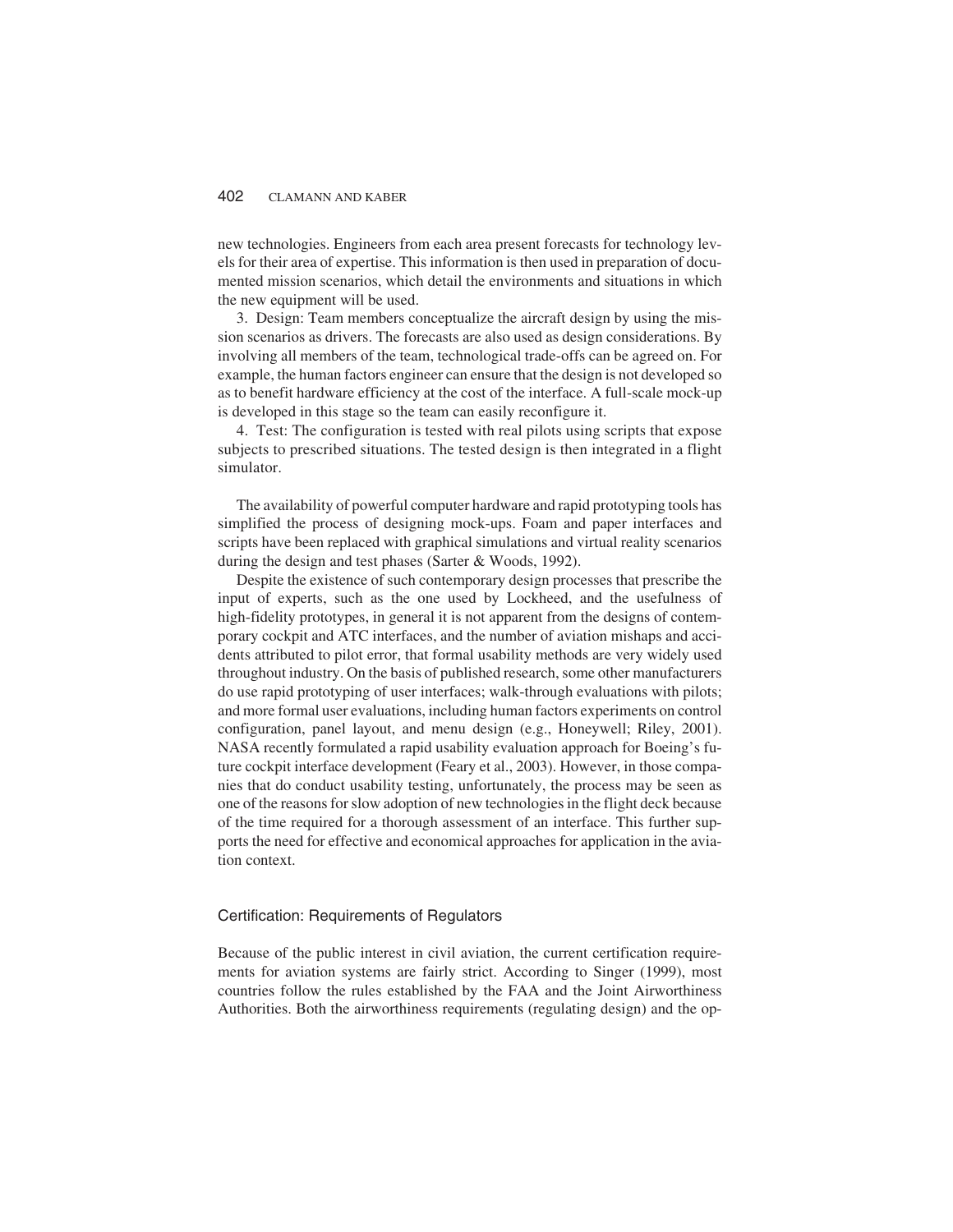erational requirements (defining proper use) must be fulfilled to legally operate a commercial aircraft. The documented set of airworthiness requirements is called *Federal Aviation Requirements, Part 25* (U.S. Department of Transportation/FAA, 1995), and aircraft certification is a well-structured process summarized by the following steps (Singer, 1999):

- 1. A *test description* is provided to the certification authority. It defines new functions, lists the design requirements they fulfill, and lays out how compliance will be shown (e.g., simulation, flight test, pilot evaluation).
- 2. Iterative testing is performed in the *development testing* phase. Pilots and engineers test functions, system logic, and the display.
- 3. When testing is complete, the designers must submit a *certification test plan* describing the evaluation process.
- 4. Test pilots evaluate the *fit, form,* and *function* of the system, including the ergonomics of the interface and overall layout. This process is very subjective.
- 5. A *certification test report* is then prepared based on the certification test plan, showing how each item has been successfully tested. Compliance can be shown either by testing in a flight simulator or by testing individual components in a lab.
- 6. *Crew evaluation certification reports* are then prepared for qualitative requirements not covered by the engineers.

When all of these documents are approved, the system is declared *airworthy*. One of the main reasons for the design of the current certification process is that the FAA is attempting to lead manufacturers toward more rigorous "usability" assessments of cockpit interface designs. There is some evidence of this in current certification process documents, which identify common usability issues (accessibility of controls, ease of use, salience of displays) as factors in pilot workload.

Although the airworthiness and operational requirements cover a broad scope of topics, the verbiage of the paragraphs defining human factors requirements is very general. In many cases, these paragraphs were written for cockpits consisting of levers and buttons, not dynamic electronic screens. Furthermore, the requirements primarily address concentration and fatigue issues but do not present tolerable levels for either, and they do not address the higher levels of pilot information processing that may be compromised by unusable interface design. Overall, the requirements are general and do not provide much assistance to making engineering decisions for designing aviation interfaces and do not establish quantitative levels for compliance.

Singer (1999) said, *workload, fatigue, ease,* and *simplicity* are meaningless without a frame of reference to define their tolerable levels. Based on the content of the FAA's Advisory Circular (AC) 25.1523–1 (U.S. Department of Transportation/FAA, 1993), the agency considers workload to be defined by the functional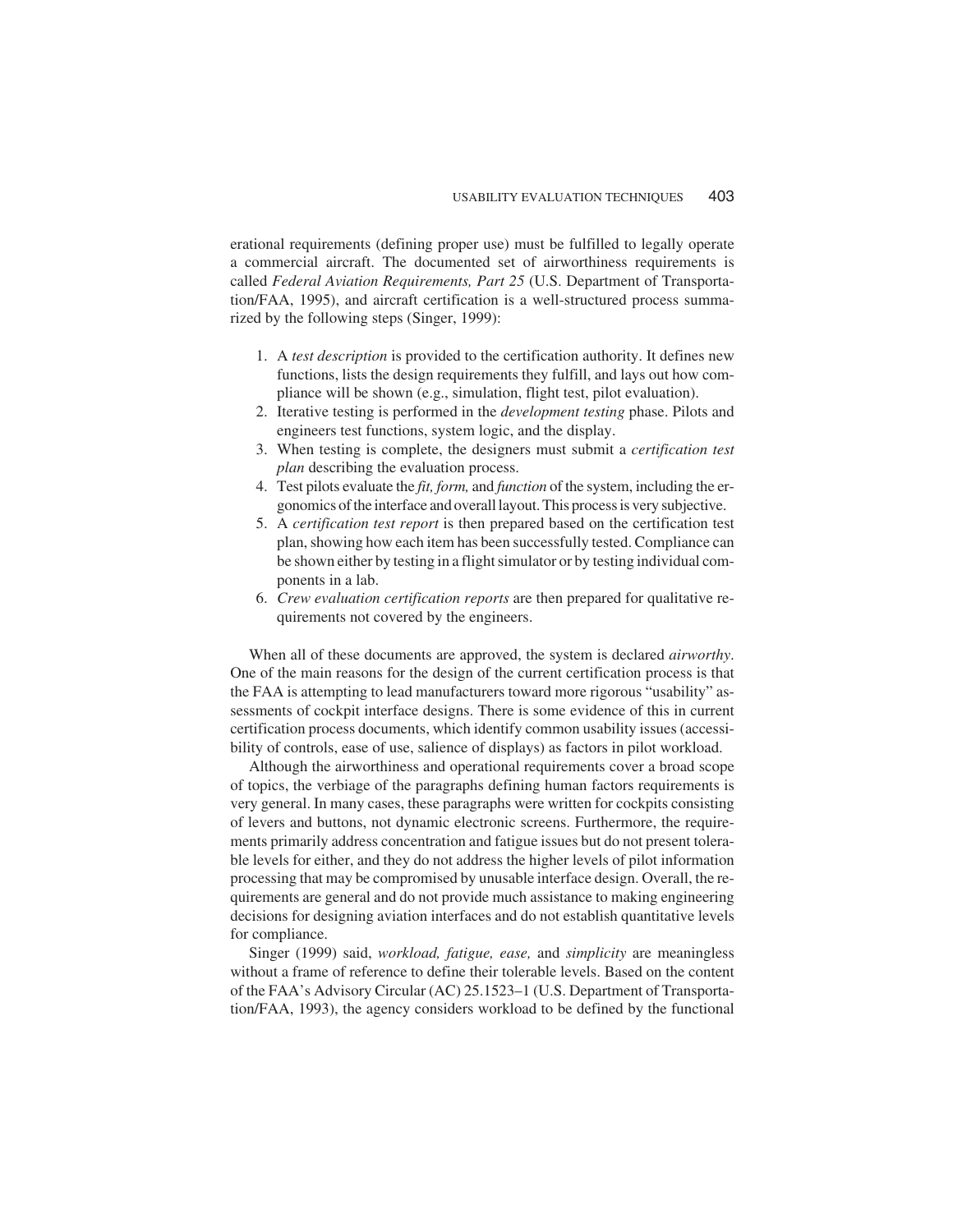requirements of flight, including the number, urgency, and complexity of procedures as well as the duration of mental and physical effort in a normal operation. In addition, the FAA considers (usability) issues of accessibility, and ease of use, of controls to be factors in workload. Specific measures for assessing these facets of cockpit workload are not provided and there are no criteria in terms of the number of tasks or levels of, for example, concentrated mental effort by which to make decisions regarding interface designs toward moderating pilot load. It is possible that there is a lack of definition of threshold values for workload, concentration, fatigue, and so on, by the FAA because there are few, if any, measures of these factors, which are completely theoretically and empirically defensible, for which threshold values can be set.

Although the certification process is defined for systems examined in isolation, it does not provide structure for including the human operator. Currently, certification authorities evaluate flight deck workload in comparative terms based on earlier airplane certifications, a process that is carried out by experienced FAA certification pilots, who consider multiple-flight conditions (Billings, 1997; U.S. Department of Transportation/FAA, 1993). This is the primary approach defined for establishing minimum flight crew requirements (and related human factors issues) as part of the certification process. However, the FAA does permit multiple methods for manufacturer compliance to allow a range of companies and methods to achieve the requirements. For example, analytical methods (e.g., task analyses, timeline evaluations) can be used to assess new devices primarily impacting flight operation procedures, and simulator demonstrations are considered acceptable for showing compliance, provided there is sufficient substantiating data developed on the validity and reliability of the assessment approach. Final decisions on workload implications of new models of equipment are normally based on testing with qualified and trained pilots ("line pilots," who fly the same aircraft, are recommended by the FAA as they can make direct comparison with operational experience), unless traditional testing methods cannot be used with the new design.

Certification requires that a piece of hardware or software perform its intended function. This does not necessarily mean that the equipment is user friendly. Meeting minimum requirements does not ensure a good or even a safe system (Stein, 2000). Even though the requirements for performance of the system itself are well established, the usability evaluation of aviation system interfaces is not well defined, and each vendor is free to adapt an independent philosophy in showing compliance. The requirements do not identify specific usability evaluation methods, metrics, or acceptable and unacceptable levels of performance. Appendix D of AC25.1523–1 does provide some additional detail on what the FAA considers criteria significant for determining crew make-up—for example, ensuring conspicuity of instruments, ensuring adequate instrument feedback to direct pilot behavior, identifying additional duties of crew members removing them from their normal duties, and identification of the level of automation or operator monitoring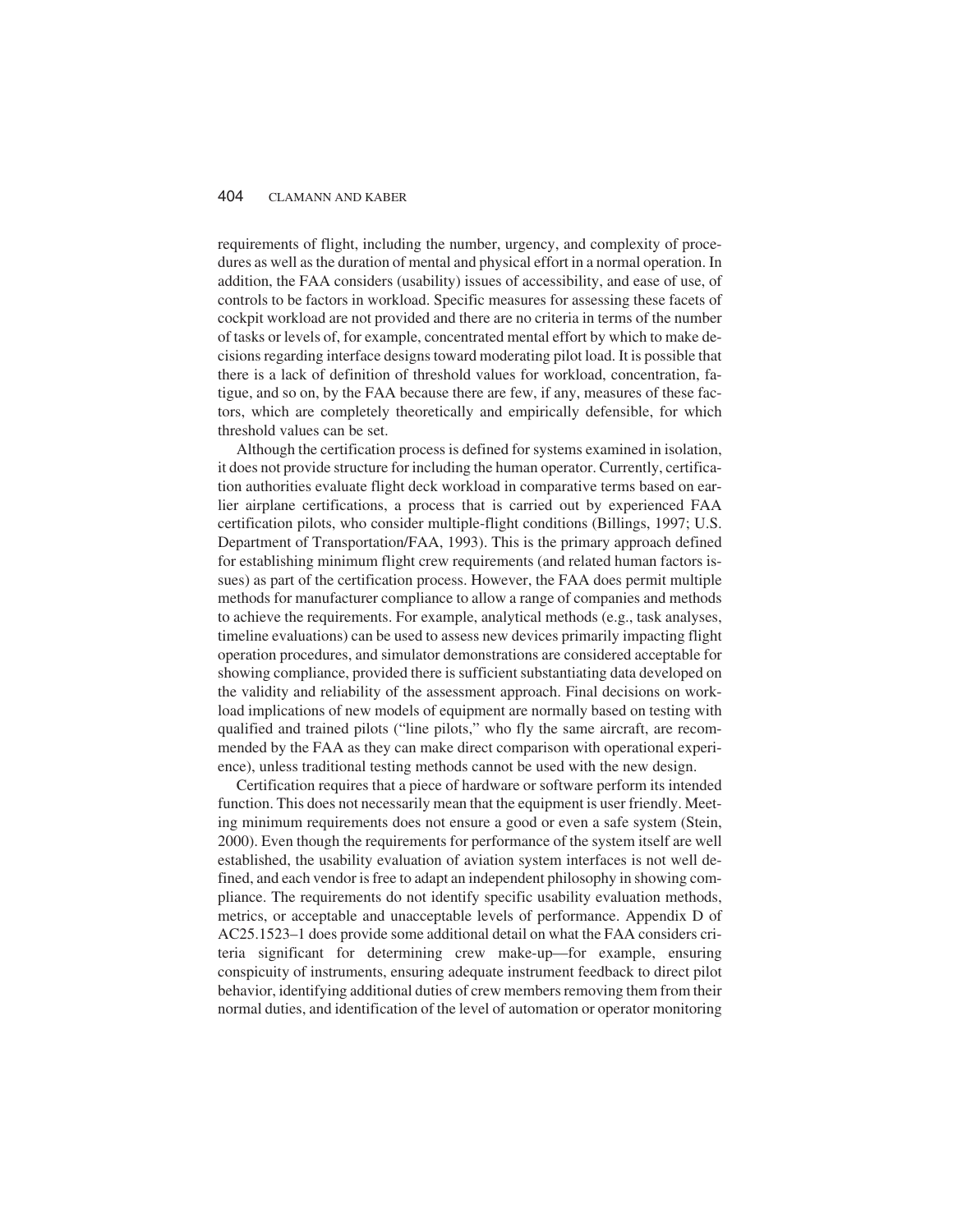required to guard against flight control and essential system failures. There is little supplemental guidance on methods to use and specific evaluation criteria to assess workload and usability to prevent human error with new cockpit devices.

In the United States, the FAA also has the responsibility of certifying ATC systems. Stein (2000) provided an overview of the certification process in which experienced ATC specialists and evaluation personnel perform the certification process with little input from human factors experts. If human factors experts are employed, it is usually toward the end of development when they can do little to affect the system. The responsibilities of certification for ATC systems are defined in FAA Order 6000.39, which states that certification only means the required system functions have been accomplished. It does not ensure well-designed or usable equipment or requirements for human factors involvement. This does not mean that human factors input was not used in the design of some systems, but it does show that the burden of defining measures for usability will ultimately fall on those who design the system. To date, as with commercial cockpit systems design, specific usability measures have yet to be determined (Stein, 2000).

The certification process consists of numerous general guidelines for designing technologies that are expected to be valid for all types of aviation systems. The information presented really represents (workload/usability) guidelines rather than regulations, as there are no specific goals defined for new cockpit technologies as part of the "requirements." To be fully valid, the design guidelines should be proposed in the context of the particular system being designed to meet specific requirements, subject to specific constraints (Billings, 1997). Such requirements would be based either on established human factors guidelines or on system guidelines confirmed to be effective for human-centered design. In either case, the constraints for the requirements should be evaluated using validated metrics.

## USABILITY EVALUATION TECHNIQUES

The role of a usability evaluation is to confirm that an interactive system is behaving as expected in a way that makes sense to the user. Typically, this means finding usability problems in an interface (Nielsen & Mack, 1994). Current literature on HCI describes many methods for this type of evaluation. In general, techniques can be grouped into two major classes, *usability testing* and *usability inspection* (Virzi, 1997). Testing involves formal experimental evaluation of an interface, whereas inspection covers a variety of informal methods that can also be classified as *walkthrough* and *nonwalkthrough* (Newman & Lamming, 1995). Walkthrough techniques typically analyze sequences of events in an interface, determined by user goals. Examples include the cognitive walkthrough and model-based evaluation. Nonwalkthrough techniques do not require an evaluation sequence based on the task. Review-based evaluation and heuristic analysis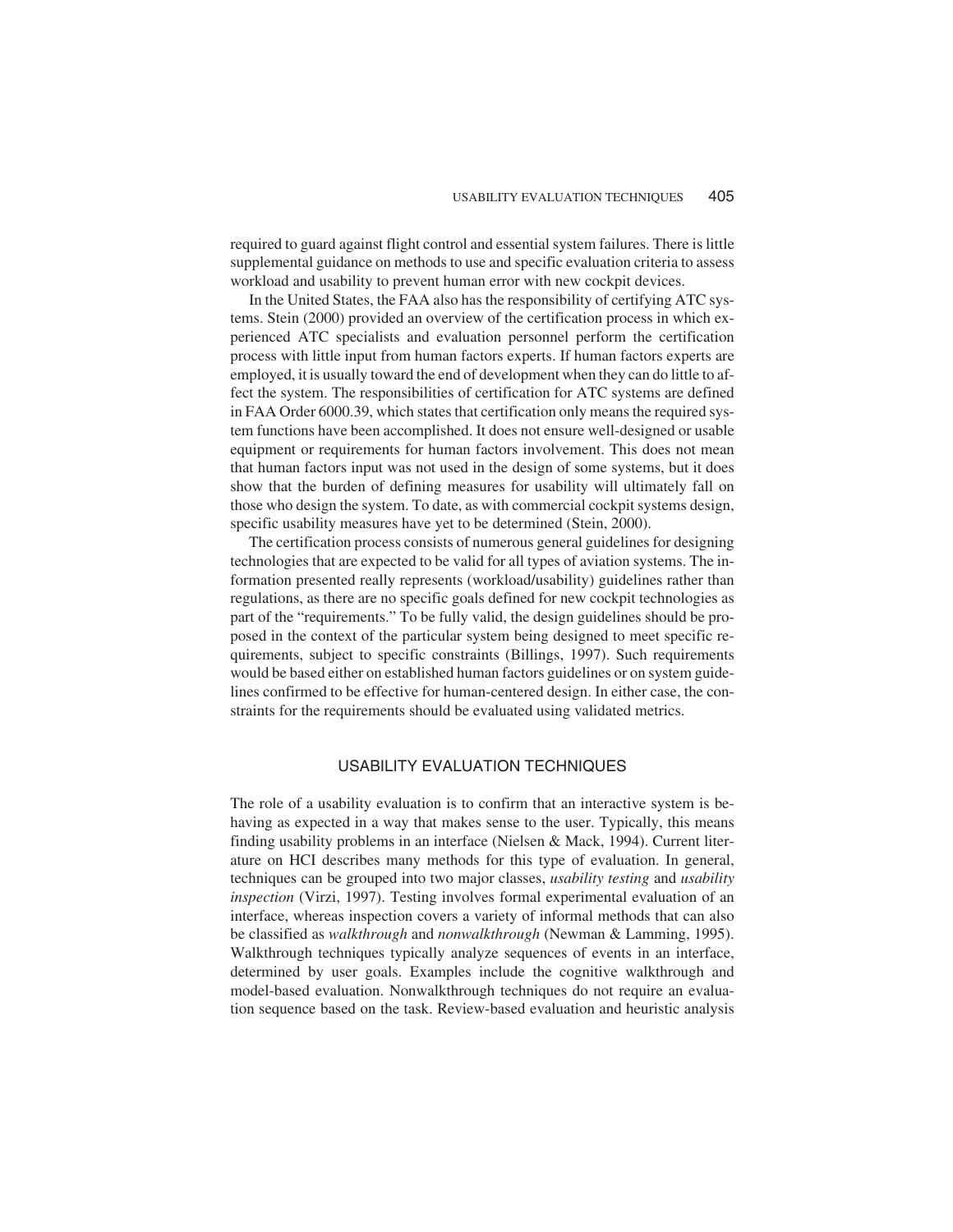are included in this category. Usability tests may include aspects of both walkthrough and nonwalkthrough techniques, depending on the design of the experiment. Here we review the more commonly used techniques.

The cognitive walkthrough is a technique developed to show how easy a system is to learn. It is typically applied to systems with the expectation that users have little or no prior training (Newman & Lamming, 1995); however, the methodology has previously been adapted to the aircraft cockpit (Polson & Smith, 1999) by identifying and attempting to analyze categories of domain activities. The method coordinates analysis by several experts on user's task procedures with a focus on interface usefulness, usability, visibility, and feedback (Dix, Finlay, Abowd, & Beale, 1998; Virzi, 1997). Experts simulate expected behaviors of users, interpret system responses to task performance, and determine if users would choose the correct course of interface actions (Newman & Lamming, 1995). The method also has some variations—for example, the cognitive jogthrough, which streamlines the normally time-consuming process of evaluating the interface by using groups of experts in the process (Rowley & Rhoades, 1992).

Model-based evaluation techniques, such as Goals, Operators, Methods, and Selection rules (GOMS), use models of the user to predict performance on specific tasks using an interface (Virzi, 1997). A GOMS model is the result of a task decomposition fit into a specific structure. The models make assumptions about user information processing and are effective for describing expert performance in routine tasks (Dix et al., 1998). GOMS models have been used successfully to define improvements to task training protocols and interfaces in aviation systems (Irving, Polson, & Irving, 1994).

Heuristic evaluation involves a systematic inspection of an interface, usually early in the design cycle by a small group of evaluators. The evaluators use a general set of design principles (Dix et al., 1998), such as

- 1. Visibility of system status.
- 2. Match between system and real world.
- 3. User control and freedom.
- 4. Consistency and standards.
- 5. Error prevention.
- 6. Recognition rather than recall.
- 7. Flexibility and efficiency of use.
- 8. Aesthetic and minimalist design.
- 9. Help users recognize, diagnose, and recover from errors.
- 10. Help and documentation.

The evaluators produce lists of usability problems with the interface by comparison to the set of principles or heuristics (Nielsen & Phillips, 1993). This technique was originally designed as a means for nonexperts to perform a us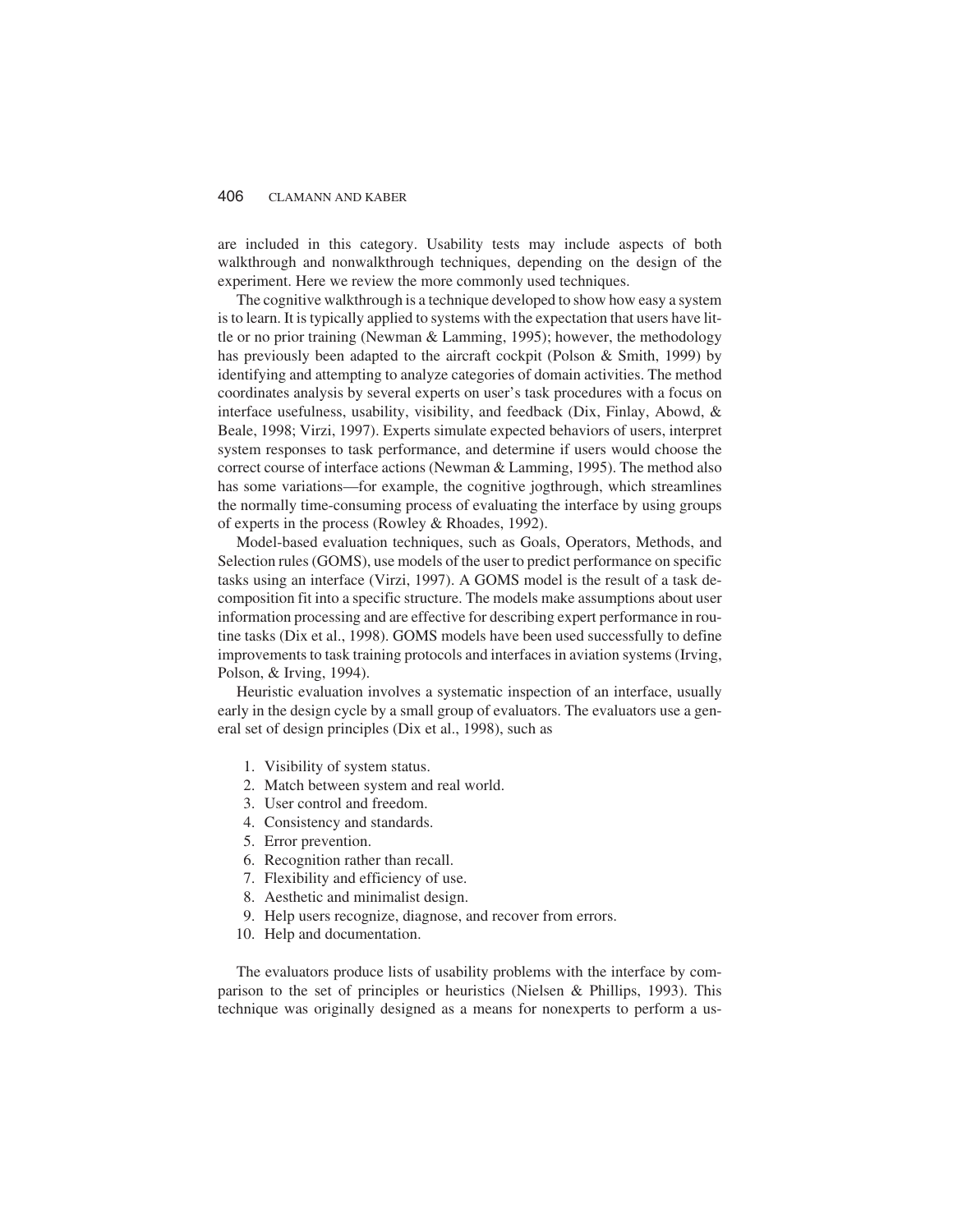ability analysis, but the results can be enhanced by the involvement of a usability expert (Virzi, 1997). It can also be performed at any point within the development life cycle, with or without the use of the actual interface, although the more realistic the information, the more relevant and valuable the results. Heuristic evaluations have been used to produce what are called "cold," "warm," or "hot" estimates of system conformance with usability principles (Nielsen & Phillips, 1993), depending on the level of access the evaluators have to the system. Hot estimates are performed on the implementation, or final version of a system. Warm estimates require a functioning prototype, and cold estimates can be conducted on a written specification. Because usability problems can be examined early in the design cycle, changes to a design may be less costly for a team, as compared to using other methods, like GOMS, that may require an actual interface prototype (Feary et al., 2003).

Of course, usability can also be evaluated through direct observation of users while they interact with the system (Dix et al., 1998). Users may be asked to describe interface actions to nonexperts during task performance (verbal protocols), as in cooperative evaluation, or after a task, as in posttask walkthroughs. protocol analysis can also be used to evaluate behavior by capturing the users' actions through a variety of recording media including audiovisual recordings, automated computer logs, or even paper-and-pencil notes and user diaries (Dix et al., 1998).

#### Differences Among Inspection Methods

Virzi (1997) categorized inspection methods along three dimensions: the characteristics of the evaluators, the number of evaluators required, and the goals of the inspection. With respect to the first dimension, the level and type of expertise of the judges affects the outcome of the evaluation. Factors include the amount of usability expertise, the degree of domain knowledge, prior design experience, and academic training. In all cases, a greater level of experience, specifically in the particular domain, will result in a greater value of the results of the inspection. Experts with usability experience and domain knowledge may be able to find more usability problems than experts with only usability experience. However, there is a trade-off in that the level of expert training usually has a direct effect on the cost of the evaluation.

Techniques such as GOMS, heuristic evaluation, and cooperative evaluation do not rely on a usability professional with expert-level experience, whereas the cognitive walkthrough and usability tests (discussed next) do require the involvement of one or more experts. Within these methods, especially those requiring less evaluator experience, expertise can also be combined to affect the outcome. In at least one study, researchers found that the involvement of a usability expert greatly im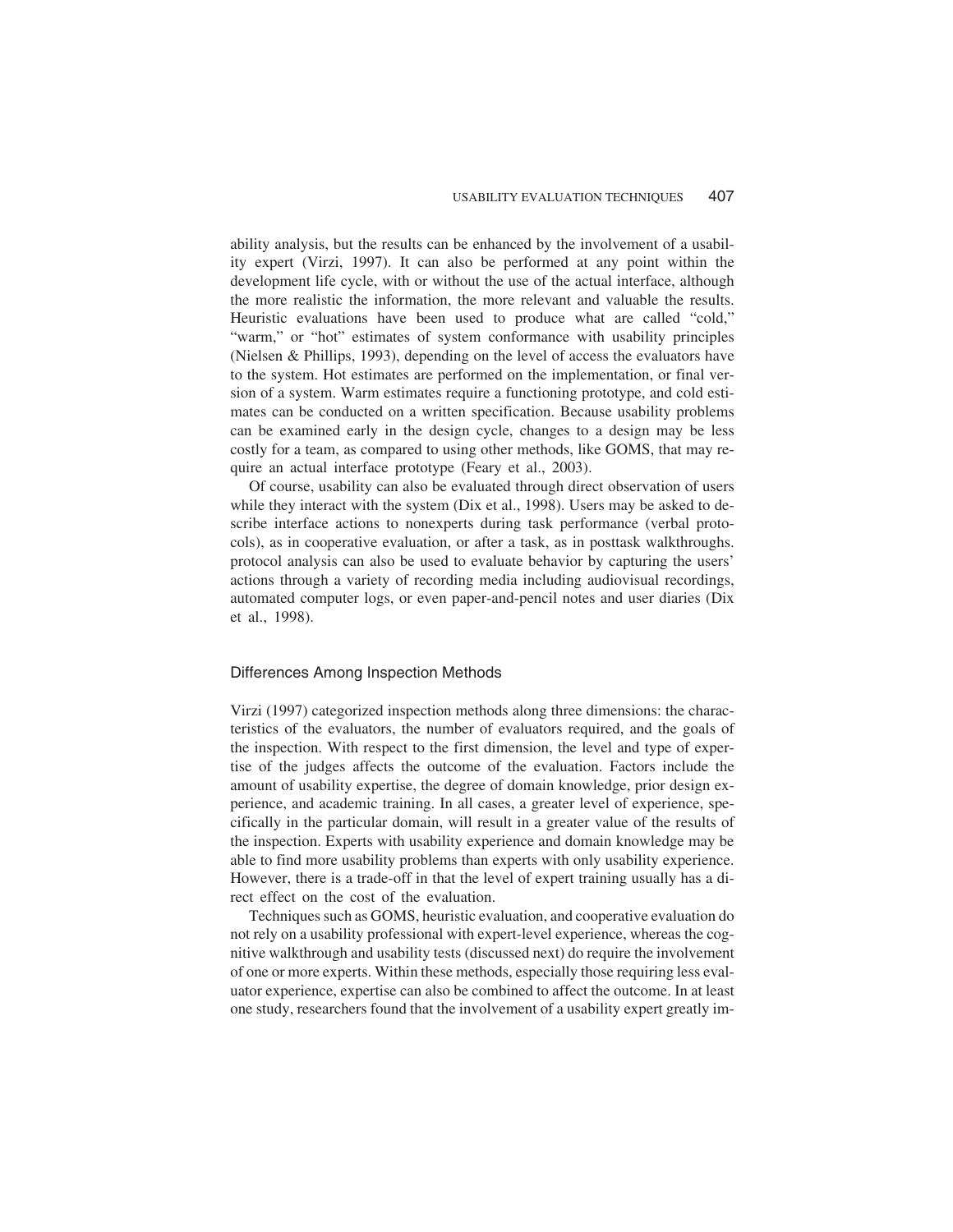proved the results of a usability inspection method designed for nonexperts (Jeffries, Miller, Wharton, & Uyeda, 1991).

The number of evaluators working during a single session is Virzi's (1997) second dimension. Some evaluation techniques require independent work, whereas others use groups. Combining the analyses of several evaluators after completing individual sessions can make the results of a usability inspection far more comprehensive, especially when the level of experience of the evaluators is lower. Nielsen (1994) said the number of errors observed during a heuristic evaluation increases as the number of expert evaluators increases; two evaluators will find 50% of the usability problems, and 3 will find about 60%. This figure starts to level off at about 5 evaluators, so to locate 90% of problems, approximately 15 expert evaluators would be required (Nielsen, 1994). The degree of complexity of a system will also affect the number of evaluators involved in an analysis with more evaluators needed with a more complex interface.

It can also be advantageous to combine the opinions of professionals in separate areas of a development process, such as computer scientists, graphic artists, and engineers, to see how the different aspects of a system interact. In group design reviews, such experts work together to locate usability problems (Virzi, 1997).

The last of Virzi's (1997) dimension is the goal of the inspection. Many types of usability inspections attempt to uncover usability problems, whereas others focus on the extent to which the system supports specific aspects of use. For example, heuristic evaluation and cooperative evaluation are designed specifically to find usability problems. Heuristic evaluation, however, is traditionally not effective at evaluating user performance (Nielsen & Phillips, 1993). Walkthroughs, in contrast, are designed to evaluate ease of learning, whereas GOMS models evaluate performance times and disregard errors and learnability issues. The selection of an inspection method should be determined by the type of usability data required. This point demonstrates the importance of establishing usability goals early in the process, prior to selecting the technique. The measurements that define the system's usability should determine the methods employed and the evaluation team selected (Virzi, 1997). Selecting the method in advance will likely constrain the results.

Despite the advantages of usability inspections, there is no replacement for a formal laboratory test. Because inspections may not include the actual users, there is an important contributor missing in this category of evaluation technique. Usability tests are more efficient in terms of cost. Compared to usability testing, inspections cost more on a per-problem basis, although they are more effective at finding smaller usability problems. Virzi (1997) said that instead of being used exclusively, usability inspection should be either a precursor or an enhancement to an empirical usability test.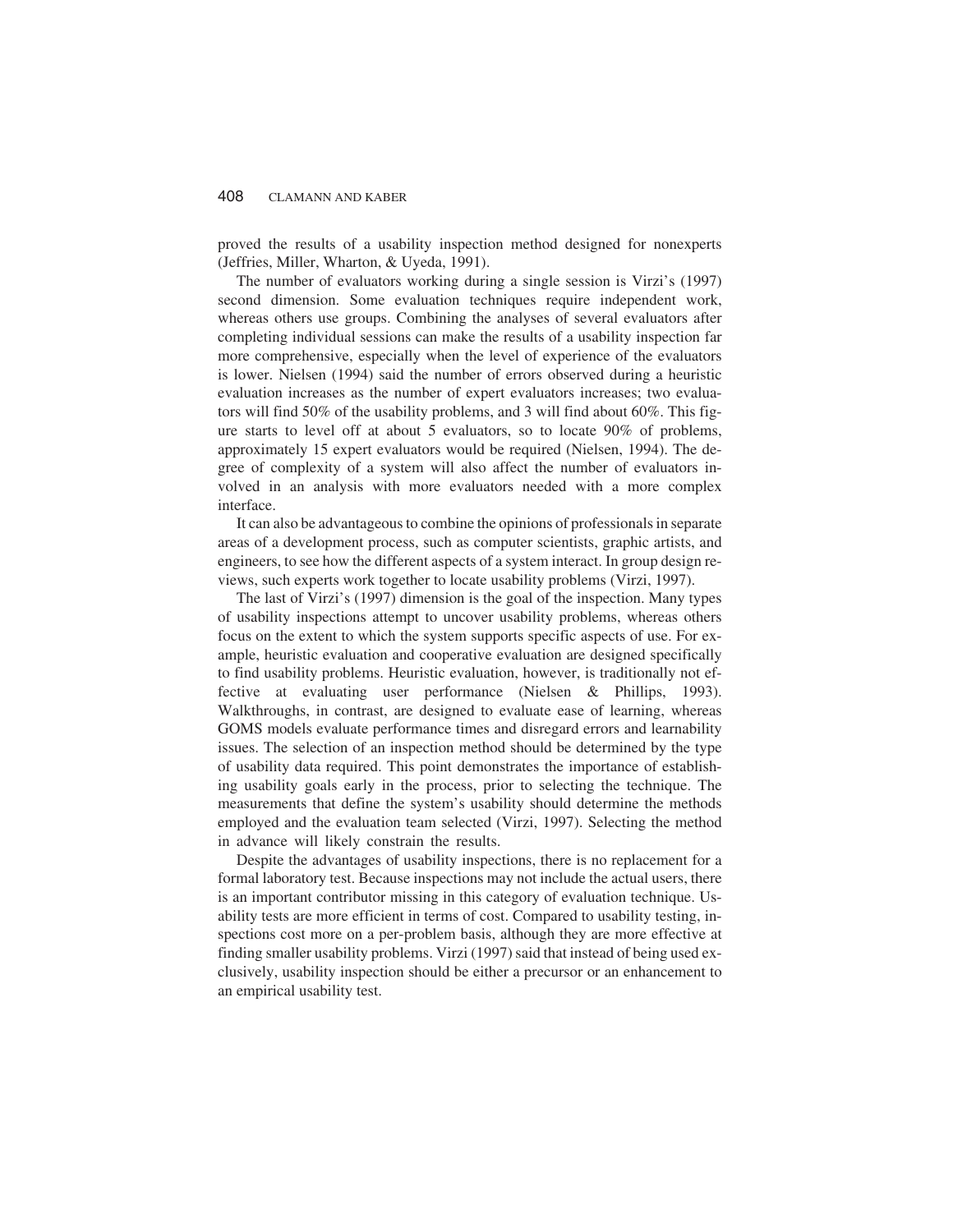## Usability Testing

Testing involves a controlled experiment complete with a working hypothesis, test participants, formal procedures, and analysis of statistics (Wixon & Wilson, 1997). The imagination and resources of the experimenter determine the scope and level of detail. Testing can be conducted on system use in either a lab or real-world setting (Wixon & Wilson, 1997). The main purpose of testing is to answer a specific question about the interface, such as the amount of time required to perform a task, or the number of errors encountered. Subjective data, such as user satisfaction, can also be collected and evaluated.

An experiment is designed to evaluate whether the interface meets the criteria established in the form of a usability goal defined at the outset of the project (e.g., satisfaction, learnability). Prior to beginning, all goals are assigned quantitative levels and matched to usability metrics in the context of the system being tested (Wixon & Wilson, 1997). The primary steps for conducting a usability test are very similar to those followed in human factors experiments (cf. Sanders & McCormick, 1993, chap. 2; Wixon & Wilson, 1997).

There are some important disadvantages to usability testing that must be considered in deciding whether it is appropriate for the task, including that the technique requires an experimenter to observe the user and/or record performance data. The method can also be quite intrusive to performance (Dix et al., 1998). Lab studies require staffing and equipment, which deter some companies from formal evaluation. Furthermore, the testing cycle places additional time at the end of the development process, which may delay the release of a system. In some cases, testing can be integrated in the development process, thereby reducing any unreasonable extension of time beyond the completion date (Wixon & Wilson, 1997).

#### Comparisons of Inspection and Testing Methods

Opinions on which evaluation methods are the most effective for finding usability problems, or fostering usability solutions, are mixed. Several studies have compared different techniques in terms of effectiveness, cost, and accuracy (Doubleday, Ryan, Springett, & Sutcliffe, 1997; Jeffries et al., 1991; Kantner & Rosenbaum, 1997; Nielsen & Phillips, 1993; Virzi, 1997). The following list includes examples of some of the results:

• Usability tests can find more problems than the cognitive walkthrough and identify problems believed to be more severe (Jeffries et al., 1991; Virzi, 1997).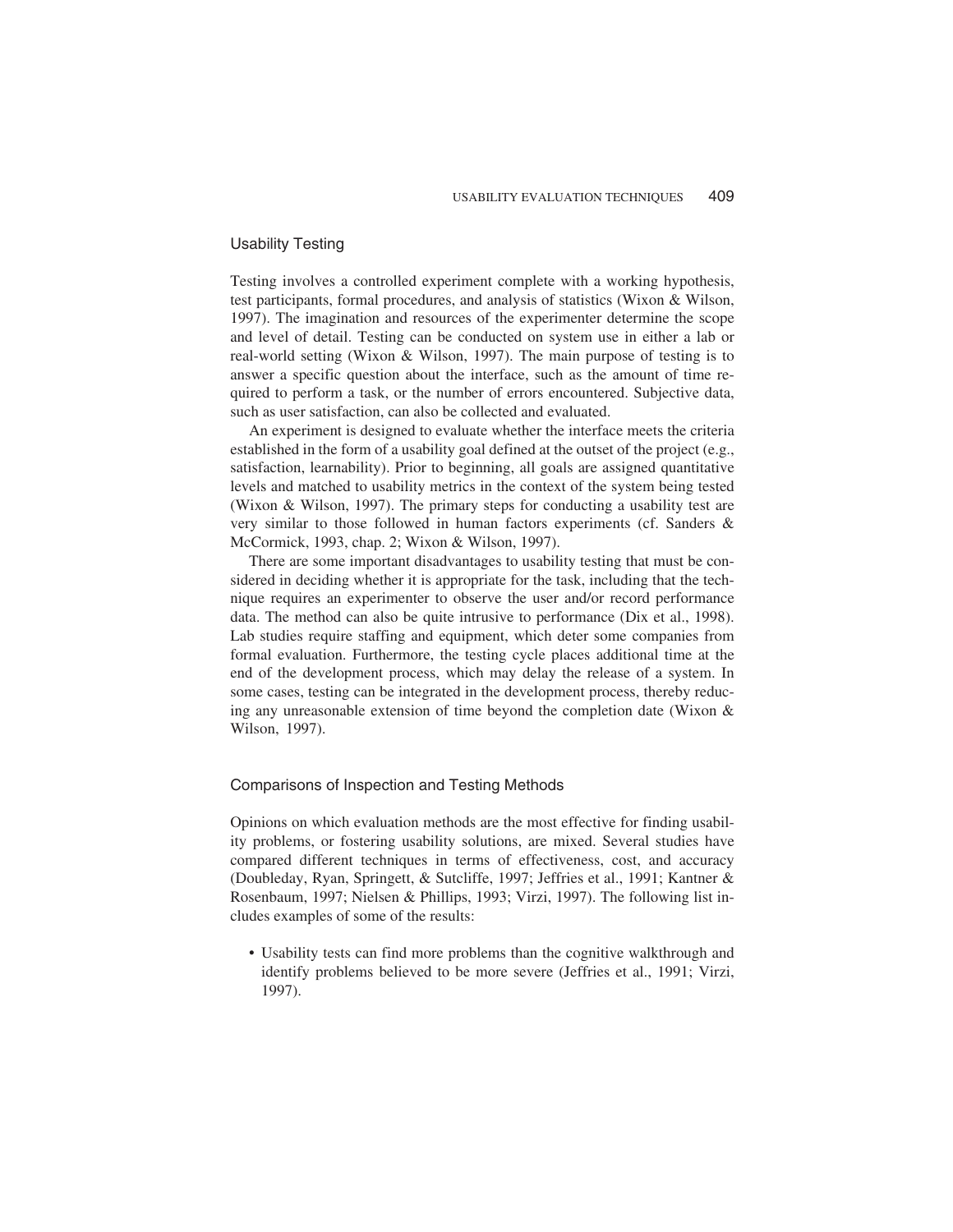- Heuristic analysis performed by experts can find more problems, faster than think-aloud (observational) techniques (Virzi, 1997).
- Usability testing is most effective at identifying serious and recurring problems but not low-priority ones (Virzi, 1997).
- Usability testing produces the most accurate performance data, followed by GOMS, and then by heuristic evaluation (Nielsen & Phillips, 1993).
- Usability testing is more expensive than cognitive walkthroughs, heuristic evaluation, or GOMS modeling (Nielsen & Phillips, 1993).

Despite the distribution of results, these studies unanimously agree that (a) no single technique is superior for all usability evaluation tasks, (b) any single technique is better than none at all, and (c) the ideal combination is to use a usability test combined with another technique. For development teams interested in conducting a usability evaluation, there are several issues that need to be considered before selecting a method, or combination of methods. Each technique varies along several parameters, including the optimal phase in system development at which it can be applied, the training and expertise of the person who will administer it, the size of the team conducting the evaluation, the amount of time required, the type of information and comprehensiveness of the results, the subjectivity or objectivity of results, the degree of intrusiveness, and of course the cost of the evaluation (Dix et al., 1998). When comparing the techniques, no single method is superior in all areas. If a development team were to select only one technique, some aspect of the evaluation would ultimately be compromised. However, in many cases, usability evaluation techniques can be effectively combined to produce more thorough results. (We address this in the next section.)

The techniques reviewed here represent only a small number of the available methods. There is no shortage of techniques for evaluating the usability of an interface, but each method has specific strengths and weaknesses. Despite this, there has been only limited application of usability evaluation in aviation systems (Kaber et al., 2002).

## USABILITY IN AN AVIATION CONTEXT

In general, use of contemporary usability techniques is often perceived as an effort-intensive activity for a limited return on investment (Ivory & Hearst, 2001). Aviation systems design teams need methods which are relatively inexpensive to use and provide some aid in HCI-related decisions (Feary et al., 2003). More specifically, current development procedures, and the certification process, dictate that effective techniques for evaluating usability in aviation systems have the following characteristics: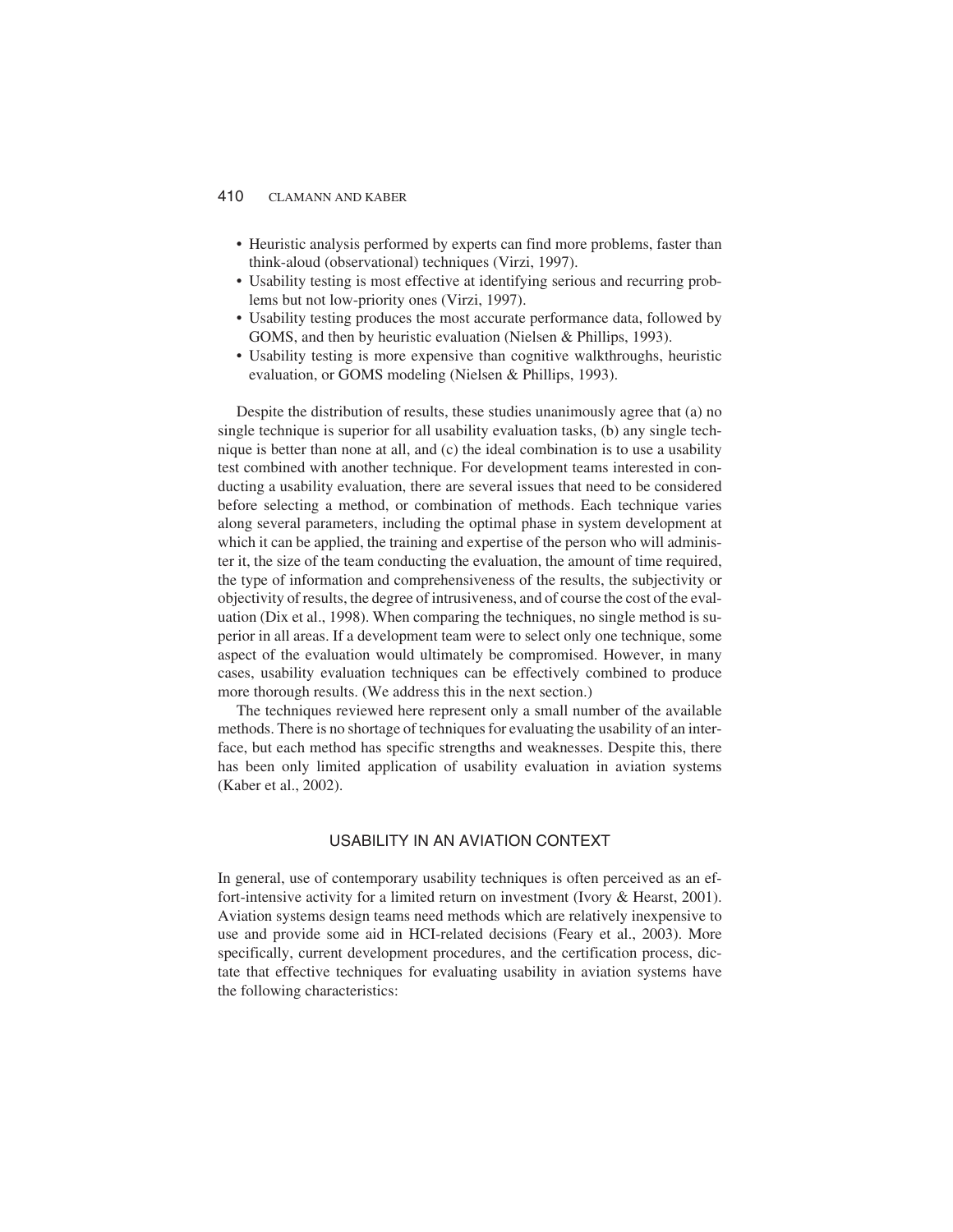• Rapid execution: Technology is advancing faster than the capability to add it to existing or even new aircraft. Any usability evaluation technique should not slow this process further.

• Cost-effective: Current requirements in aviation can increase the cost of designing a new component by a factor of three in some cases (Abbott et al., 1999). The usability evaluation should not pose an excessive additional financial burden on vendors.

• Integrated in the full development life cycle: The need to build usability into the development process has been emphasized by several publications, including aviation human factors research (Abbott et al., 1999; Singer, 1999; Smith, 1999; Stager, 2000; Stein, 2000; Williges et al., 1988; Wixon & Wilson, 1997).

• Input from a variety of domain experts: As in designing any interactive system, it is crucial that aviation systems be designed for the intended user population. Pilots should be included early and continually in the development process (Stein, 2000; Virzi, 1997).

• Transferability and scalability to cockpit design: Any usability evaluation technique must be adaptable to the context of cockpit interface design or ATC workstation interface design and should be scalable for application to a single new component or an entire system.

#### Applicability of the Evaluation Techniques

On the basis of the criteria just presented, we analytically evaluated the applicability of the various evaluation techniques reviewed. There has been some support for usability testing in aviation systems design because of the quality of the results, the flexibility of the application, the preferences of usability experts, and the potential for wide acceptance (Williges et al., 1988). Although more expensive than inspection methods, the advantage of accurate, quantifiable results is often considered to outweigh the costs. However, if cost becomes crucial to a project, there are procedures for reducing the money and time spent on a formal experiment.

For example, Miller and O'Donnell (1993) developed a methodology for usability testing that reduces the expected overhead for a lab environment: Low-overhead usability testing is designed to be executed in 1 or 2 days for a cost of, at most, \$500. The procedure requires a spacious office or conference room and 12 (or more) participants, who are divided into two groups performing tests in two separate sessions. The test environment is still treated as formal by the evaluators, who continue to behave as if they were running a formal laboratory experiment. During the test itself, participants respond to questions on interface tasks using a predesigned, electronic feedback form. At the same time, evaluators use an "observer" to record information on participant behaviors and performance. Both the feedback and observation forms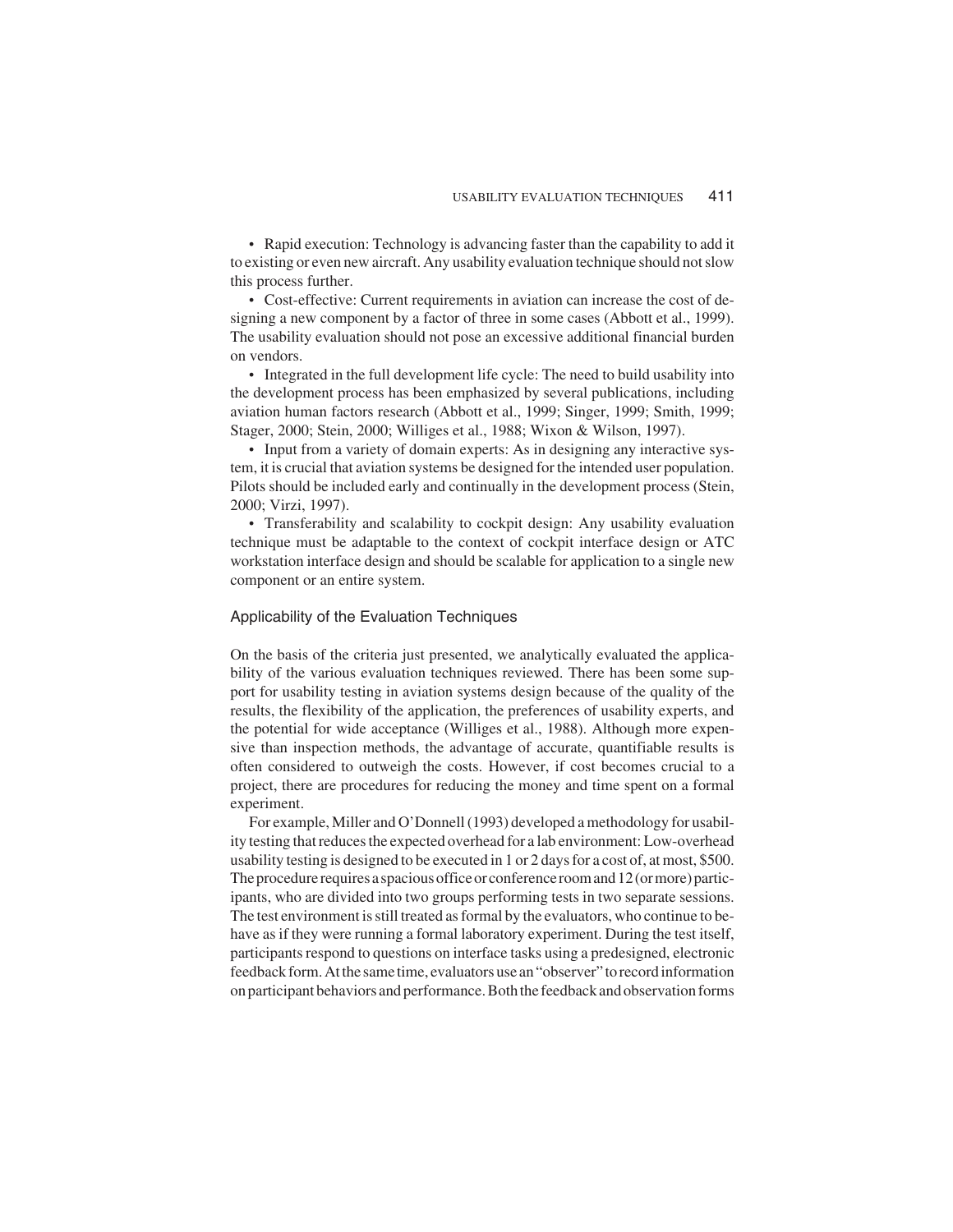contain subjective and objective data. After participants complete the evaluation session, they answer subjective questions as a group, and evaluators consolidate the data from all the forms and the group interview on an end-of-day checklist.

There are many parallels between the low-overhead method and the elaborate usability testing methodology described by Wixon and Wilson (1997), such as employing an administrator and observers, organizing prescribed test materials in advance, controlling the environment, selecting the participants, and basing data on the participants' performance in a defined set of tasks. Although they have cut several corners, Miller and O'Donnell (1993) adhered to the basic constructs of formal usability testing. The low-overhead method may be effective when the time to complete a project or the budget is constrained. The trade-off is that the limited time spent in the lab results in a corresponding reduction in the amount of data and the accuracy of the evaluation, as compared to actual usability testing. It is up to the aviation systems design team to determine which is more important.

For over 10 years, heuristic evaluation has been used effectively to perform rapid usability inspections. Heuristic evaluation fits all the unique requirements for usability evaluation in the cockpit. It can be performed at any phase of the development process, either with or without an interface, and it can be performed both faster and with less expense than the other inspection techniques. It can be performed by experts or nonexperts, but in the context of aviation systems it would likely need to be overseen by an expert trained both in usability and in piloting and so forth.

It is also likely that heuristic evaluations are transferable to aviation. Kaber et al. (2002) conducted a warm heuristic-based analysis of the Multi-Control Display Unit (MCDU) component of the FMS to identify usability issues. In their study, the evaluators observed the use of an MCDU based on the design implemented in the MD–11 passenger aircraft in a hypothetical flight task. Seven experts participated in a group evaluation of the MCDU based on principles under the major headings of learnability, flexibility, and robustness. The evaluators concluded that the MCDU violated several of the principles in these categories.

We can also use the example of the reported problems with the FMS to conduct a cold heuristic evaluation. In review, Sarter and Woods (1992) cited weak feedback, incomplete mental models, and imprecise expectations of the outcome of some command sequences, whereas Riley (2001) noted inconsistency with the pilot's language and procedures as current problems in the FMS interface. When comparing these issues to the list of Nielsen's (1994) heuristic principles presented earlier, there appears to be some overlap. Table 1 shows one possible matching of usability problems with the FMS to specific heuristics.

It would be too simplistic to say that the existing problems with the FMS would have been prevented by application of a heuristic evaluation. However, given the overlap between the problems with the FMS and the usability principles, as demonstrated by Kaber et al. (2002) and shown here, it is likely that heuristic evalua-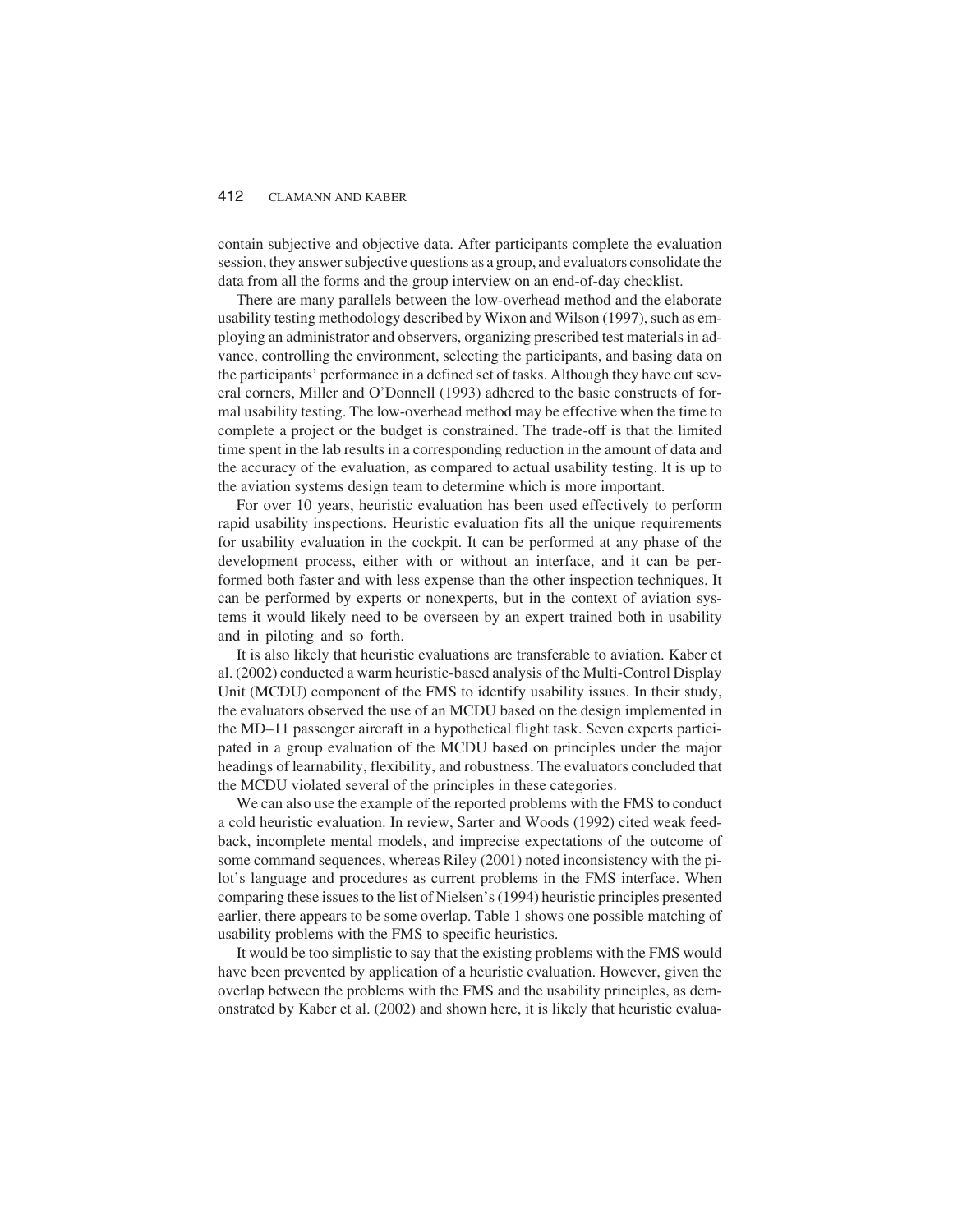| <b>FMS</b> Problem                      | Applicable Heuristic                          | Definition of Heuristic <sup>a</sup>                                                                                                                                                                                                                          |
|-----------------------------------------|-----------------------------------------------|---------------------------------------------------------------------------------------------------------------------------------------------------------------------------------------------------------------------------------------------------------------|
| Weak feedback                           | Visibility of system<br>status                | "The system should always keep system status users"<br>informed about what is going on, through appropriate<br>feedback within reasonable time" (p. 30).                                                                                                      |
| Inconsistency<br>with pilot<br>language | Match between<br>system and the<br>real world | "The system should speak the users' language, with<br>words, phrases and concepts familiar to the user,<br>rather than system-oriented terms. Follow real-world<br>conventions, making information appear in a natural<br>and logical order" (p. 30).         |
| Incomplete<br>mental<br>models          | Recognition rather<br>than recall             | "Make objects, actions, and options visible. The user<br>should not have to remember information from one<br>part of the dialogue to another. Instructions for use of<br>the system should be visible or easily retrievable<br>whenever appropriate" (p. 30). |

TABLE 1 Matching of FMS Usability Problems With Heuristics

*Note.* FMS = flight management systems.

a Heuristic definitions are from Nielsen (1994).

tion could have added some value to the design process and that design recommendations based on this type of evaluation could be useful for improving FMS usability.

It may be determined that current design heuristics for usability may not be directly transferable to an aviation context. There may be a need to adapt existing heuristics and develop new ones for evaluations of aviation systems. Research has already been performed to identify new guidelines for modern aviation systems. Billings (1997) formulated 15 guidelines that could benefit the existing certification requirements for systems, including some degree of automation. It may be possible to use these contemporary human factors principles as a basis for heuristic evaluation.

The direct observation technique, as part of a cooperative evaluation, also fits with the requirements for evaluating aviation interfaces. This method is quick, is inexpensive, and utilizes the input of users and multiple experts by design. This method has also been used for development of aviation systems (Williges et al., 1988), so its transferability and scalability may not be in question.

## Combining Techniques

With respect to combining multiple techniques as part of a usability evaluation, given the importance of cost in developing aviation systems, the completeness and accuracy of results should justify the specific approach. Because of the high level of expert involvement, combining a formal usability test with a cognitive walkthrough,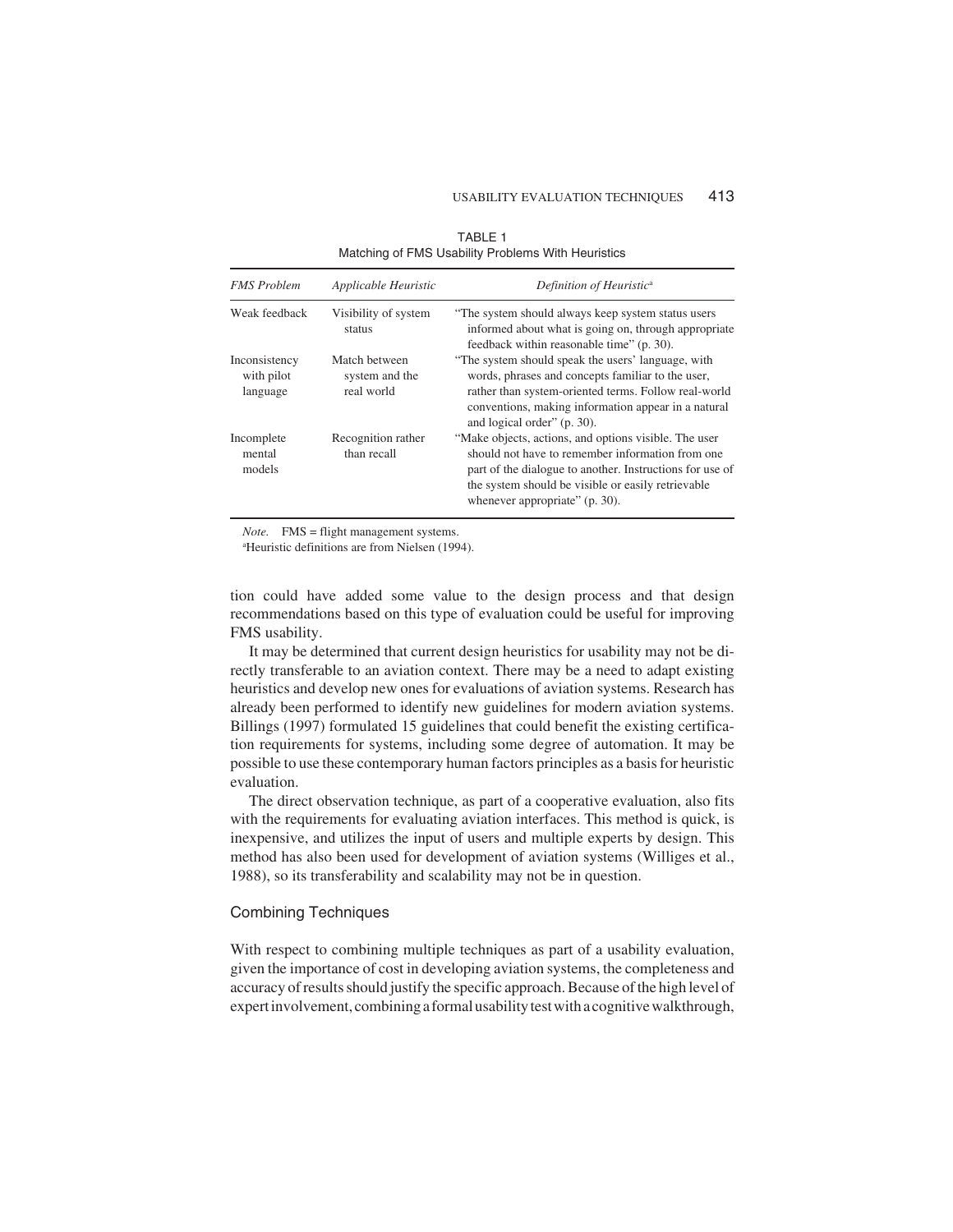for example, would be fairly expensive and should only be considered if the results are far superior to less costly combinations. Given the scope of the walkthrough technique, it may not be necessary when usability tests are already being conducted. For similar reasons, a detailed GOMS model is not advantageous when usability testing is possible. As stated earlier, the cognitive walkthrough specifically evaluates ease of learning and the GOMS model produces performance data. Performance and learnability can be evaluated through empirical testing. That is, usability tests can be adapted to include the benefits of the cognitive walkthrough and GOMS model without the additional (and costly) involvement of experts required to perform the cognitive walkthrough, or the additional time required to develop a detailed GOMS model. In one experiment, the performance data derived from a usability test were determined to be more accurate than the data produced by a GOMS model, which supports the use of the formal test (Nielsen & Phillips, 1993). In contrast, neither the cognitive walkthrough nor the GOMS model can be adapted to produce results equivalent to usability testing.

## Usability Trends in Aviation

There is some additional evidence to support the transfer of usability evaluation techniques to aviation interface design. In formulating suggestions for new certification requirements, Singer (1999) consulted existing HCI guidelines for ways to improve displays, such as using natural dialog; speaking the user's language; minimizing the user's memory load; being consistent; providing appropriate feedback, shortcuts, clear exits to processes, and understandable error messages; and preventing errors. He also suggested that pilots of varying backgrounds be used in simulation programs and tests instead of using seasoned testers to review new system prototypes. This evaluation approach is consistent with aspects of heuristic evaluation and cooperative evaluation.

Williges et al. (1988) also reviewed HCI guidelines and the software design process when proposing a development methodology for aircraft and ATC software. In their chapter, the authors described a 14-step design process (see Table 2). The methodology is similar to models recommended for user-centered iterative design, such as those described by Gould, Boies, and Ukelson (1997), which advocate an early and continual focus on users, validated by ongoing user testing, and an integrated and iterative design that reflects the user's input. Because of the comprehensive scope of the development process and application to software design in the context of aviation systems, methodologies like these provide a good framework for determining the stage of development where usability evaluation will have the greatest impact.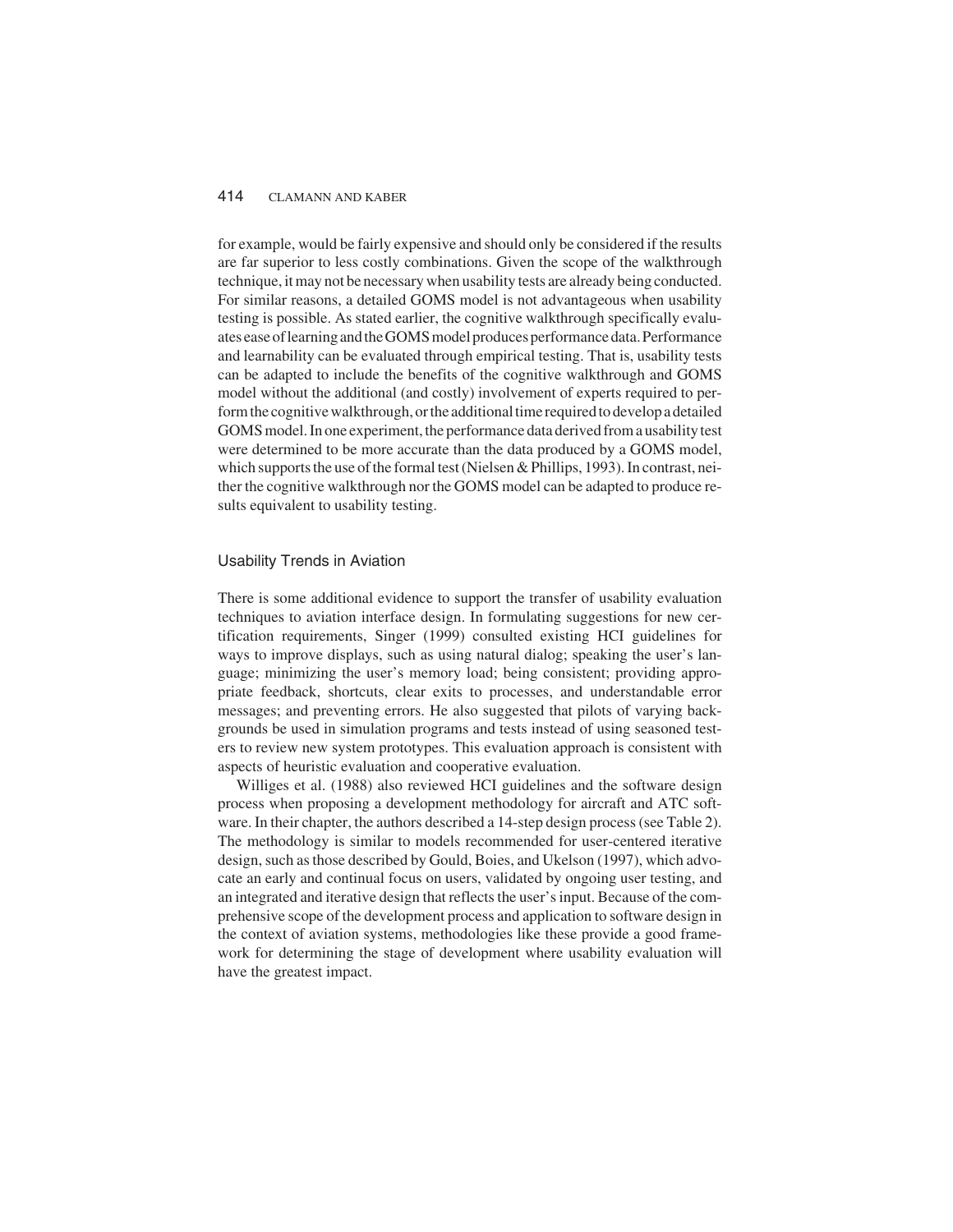| TABLE 2                                                                       |  |
|-------------------------------------------------------------------------------|--|
| Development Methodology for Aircraft and ATC Software (Williger et al., 1988) |  |

| <b>Step</b>                       | Description                                                                                                                                                                                                                                                                            |
|-----------------------------------|----------------------------------------------------------------------------------------------------------------------------------------------------------------------------------------------------------------------------------------------------------------------------------------|
| Design objectives                 | The design goals of the aviation system must be stated before the software<br>is designed. This includes user-oriented metrics, measures of<br>learnability, usability, and human factors design principles.                                                                           |
| Task-function                     | This step includes identification of inputs analysis and outputs;<br>specifications for dialog sequences; and the control structure for<br>interfaces, dialogs, and computations.                                                                                                      |
| Focus on users                    | The initial design should involve input from end users of the system. This<br>can include interviews, questionnaires, statistics, and literature reviews.                                                                                                                              |
| Dialogue design<br>guidelines     | Because each design situation can vary within a system, the structure of the<br>human-computer interaction should also be defined in advance. To<br>ensure consistency and improve the initial design.                                                                                 |
| Structured                        | The final step of the initial design stage walkthroughs involves combining<br>all the information into a description of the proposed control structure.<br>Users and designers then walkthrough actual aircraft scenarios using the<br>proposed design, either formally or informally. |
| Initial design<br>modifications   | Using feedback from the walkthrough, changes are often made to the initial<br>design. The above steps are repeated until no modifications are required.                                                                                                                                |
| Rapid prototyping                 | Software prototypes are drafted using the initial design specifications.                                                                                                                                                                                                               |
| User-defined<br>interfaces        | As with the initial design stage, the end users should be involved during the<br>design of the software prototypes.                                                                                                                                                                    |
| User-acceptance<br>testing        | Once prototypes are completed, they should be tested by the pilot or<br>controller who will be using them. These evaluations can be done one on<br>one, in small groups, or compared to field data.                                                                                    |
| Iterative redesign                | As with the initial design, feedback from acceptance testing should be<br>applied directly to the prototype, which is modified further until it<br>receives approval from the operator.                                                                                                |
| Operational software<br>interface | Production software is completed.                                                                                                                                                                                                                                                      |
| Benchmarking                      | The simulated tasks representing actual users' tasks should be used in<br>conducting a summative evaluation.                                                                                                                                                                           |
| Formal                            | An experiment testing the interface based on the requirements and the                                                                                                                                                                                                                  |
| experimentation                   | benchmark values should be conducted to validate the design.                                                                                                                                                                                                                           |
| Feed-forward results              | The data obtained on the existing interface can be used in designing future<br>interfaces.                                                                                                                                                                                             |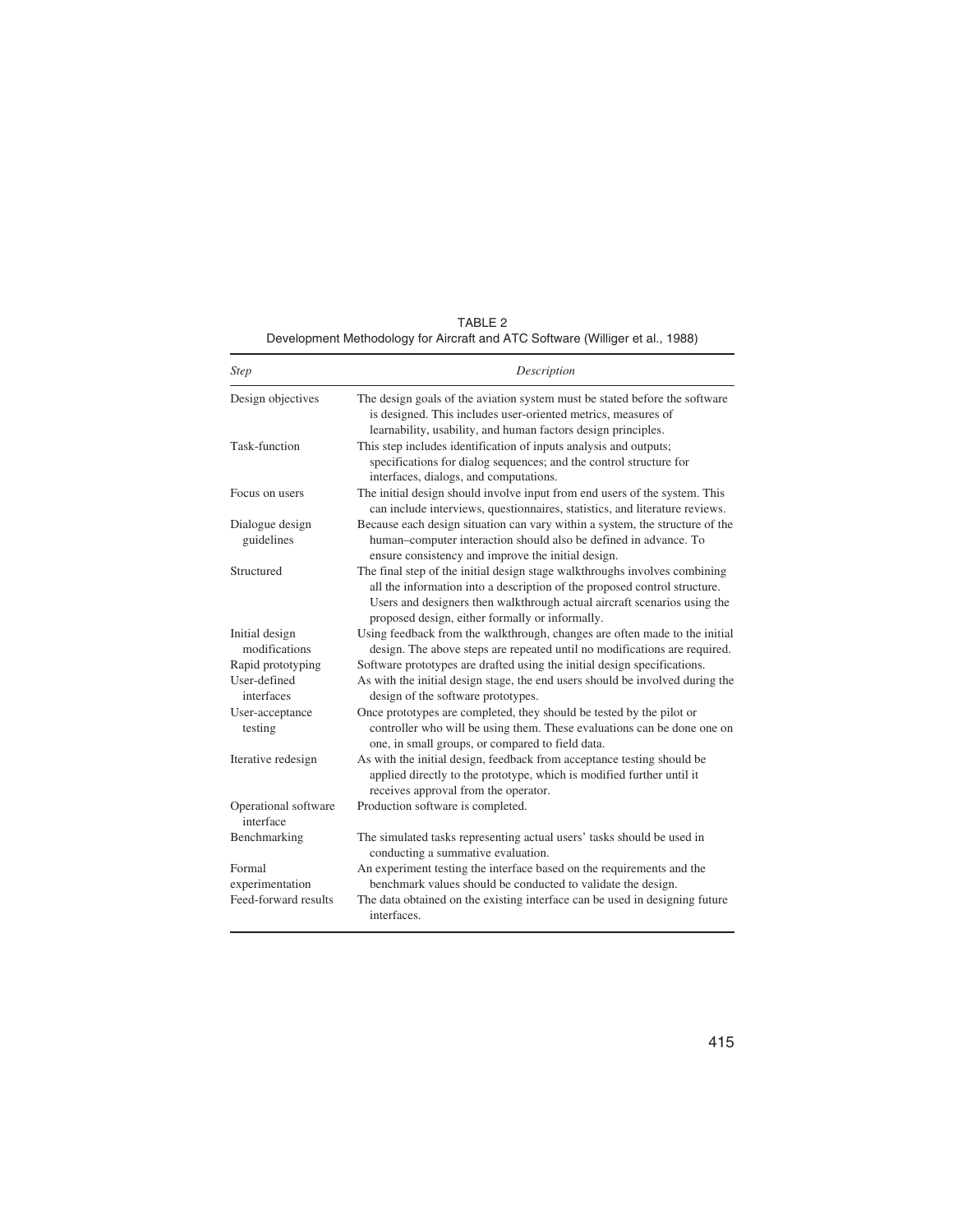## DISCUSSION AND RECOMMENDATIONS

Based on our comparisons of the advantages and disadvantages of the various evaluation techniques and our matching them to the needs of aviation systems design, usability testing, heuristic evaluation, and cooperative evaluation may be most applicable to the aviation context. These three techniques applied at strategic intervals within the development process may greatly reduce the potential for a system to go into production with usability flaws.

## Heuristic Evaluation

A usability domain expert should perform a cold heuristic evaluation early in the design process during the task-function analysis step before any prototypes are developed. This can expose flaws in the design before the design team begins drafting the first prototype, resulting in less time lost due to revisions. The use of a usability/domain expert can increase the quality of the evaluation.

Another additional heuristic evaluation could be conducted each time a prototype is developed for review by the design team in order to validate the design. The results of all the evaluations should be communicated within the design team and carried forward to the next phase of evaluation.

## Cooperative Evaluation

Similar to Williges et al. (1988), we recommend conducting cooperative usability evaluations, attended by representatives from various system development areas (computer programmer, graphic artist, human factors expert, etc.), throughout the development process subsequent to use of heuristic evaluation. Cooperative evaluations should be conducted after the results of the heuristic evaluations have been applied to the design or the prototypes to limit the amount of time the larger group will need to spend in evaluation meetings.

## Usability Testing

Once a working model of the interface is complete and the inputs from the heuristic and cooperative evaluations have been applied, a formal usability test, involving a sample of the user population, should be conducted. Ideally, the project team should directly observe the process. In general, pilot performance data and errors should be recorded as well as data relevant to the new aspects of the interface. It is important to define usability metrics to assess the design princi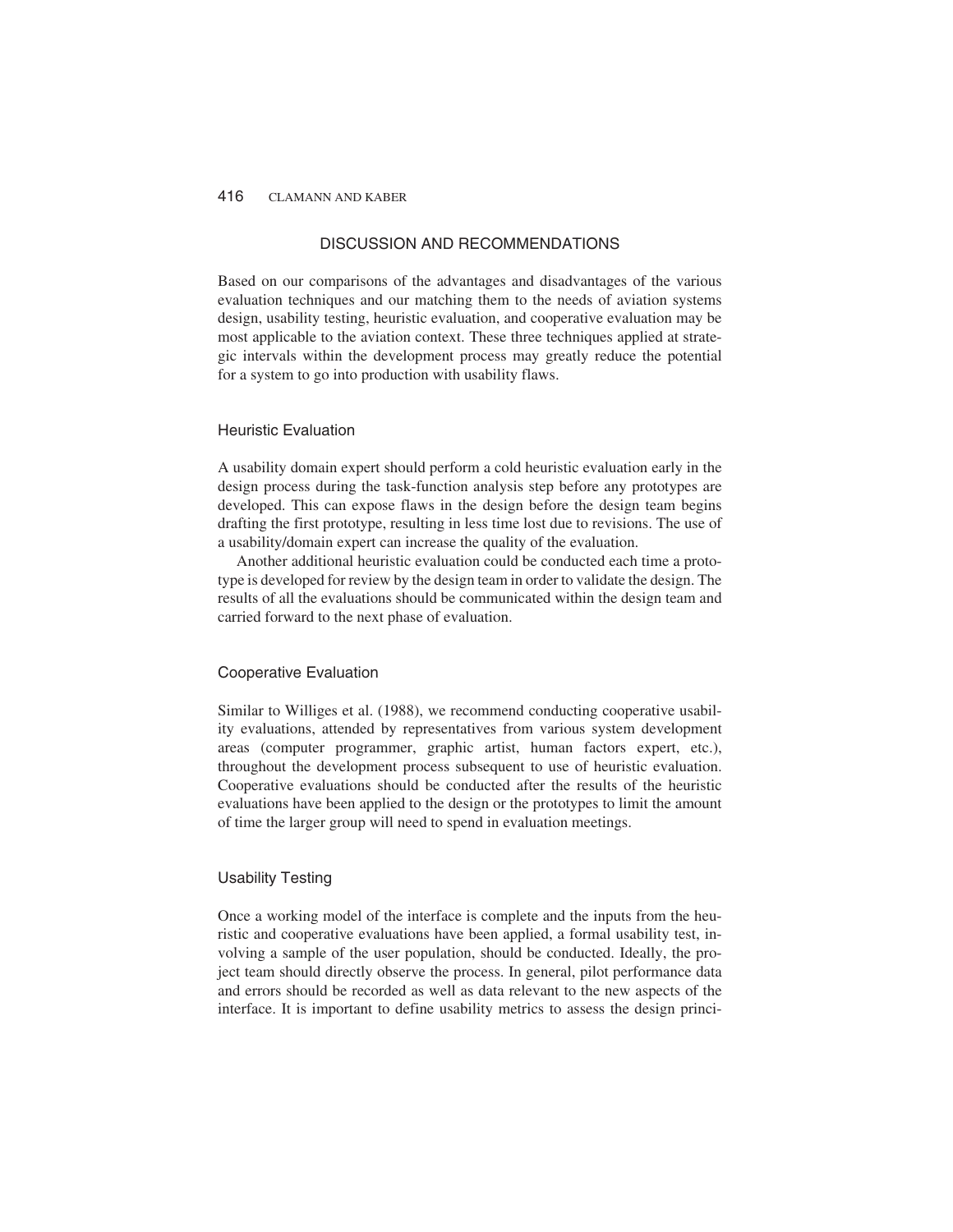ples of concern in advance of performing any tests. As noted by Singer (1999) in the domain of aviation, and Wixon and Wilson (1997) in describing the usability engineering framework, usability measures are most useful when combined with a quantitative frame of reference.

Last, any aviation systems usability testing protocol should be designed to reflect both the component that is changing as well as its affect on the system as a whole (Billings, 1997; Stein, 2000; Woods & Sarter, 1993). In addition to any performance data collected on the new component in isolation, there should also be a test that gathers quantitative data comparing overall system performance with the new component to performance in the same environment without it. Stein offered that conditions such as motivation, mental fatigue, and the complexities of human information processing may not be an issue when designing a piece of hardware or software in isolation but will be apparent when the system is used in the real world. When the evaluation is complete, results should be preserved to provide benchmark data for the next generation of system. Several databases already exist that can give values for errors per flight hour, which could be used as benchmarks for initial testing (Singer, 1999).

#### **CONCLUSIONS**

Performing usability evaluations of highly complex and dynamic systems, such as flight decks or ATC workstations, poses significant challenges for usability experts. The classic problems of collaborating with a resistant design team, convincing managers of the importance of usability evaluation despite tight budgets, and struggling to assemble participants for empirical tests are still present but are overshadowed by the need to evaluate a very complex interface with narrow margins for error and high private and public visibility. Furthermore, the environment created by the certification process makes the evaluation process even more difficult by restricting expense and applying outdated and ambiguous human factors guidelines (Singer, 1999).

More usability problems can be found in a system by combining a mix of complementary usability evaluation techniques, each of which specializes in a different method of exposing usability problems. The effectiveness of these methods can be increased even further through the involvement of human factors and domain experts early in the development life cycle. Formal usability testing, heuristic evaluation, and cooperative evaluation can be applied to aviation systems in this manner.

As technology continues to drive changes in aviation, there is a need for detailed usability evaluations of new components added to aviation systems. At present, technology is evolving more rapidly than the certification process can accommodate. Usability evaluations of aviation systems need to be just as dynamic as the technology itself to meet the demand.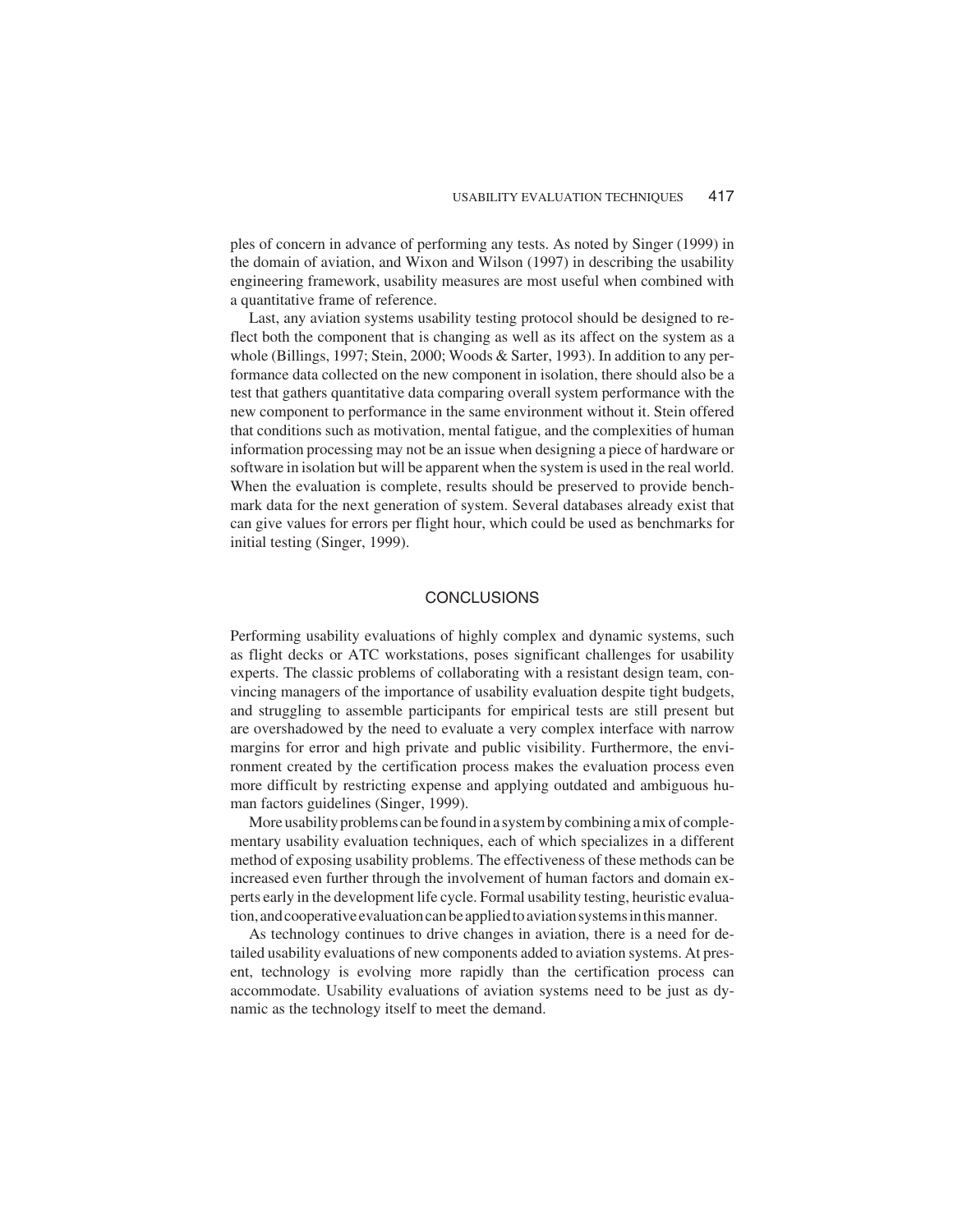Finally, this research may have relevance to other contexts, including manufacturing organizations attempting to improve their human factors design process (e.g., advanced machine technologies, medical devices, etc.) in response to increasingly sophisticated human factors/ergonomics regulations and principles of good professional practice. As discussed, regulations in the avionics industry now require human factors test plans for certification, and they ask for information on specific measurement and evaluation techniques to be used, including objective human performance measures to address design features of concern. The formal usability evaluation methods we describe in this article may be applicable to the manufacturing domain, and companies should consider the advantages and drawbacks of each in developing test plans that are both effective and economical.

## ACKNOWLEDGMENTS

Michael Clamann's work on this project was supported in part by a NASA Graduate Student Researchers Program Fellowship (Grant NGT–1–01004). The technical point of contact was Lance Prinzel. David Kaber's work on this article was supported by NASA Langley Research Center (Crew/Vehicle Integration Branch and the Psychological and Physiological Stressors and Factors Program) through Grants NAG1–01–002 and NAG–1–02056. The grant monitors were Anna Trujillo and Lance Prinzel. The views and conclusions presented in this article are those of the authors and do not necessarily reflect the views of NASA.

## **REFERENCES**

- Aeronautica Civil of the Republic of Colombia. (1996). *Aircraft accident report: Controlled flight into terrain, American Airlines Flight 965, Boeing 757–223, N651AA, near Cali, Colombia, December 20, 1995.* Santafe de Bogota, Colombia: Author.
- Abbott, D. W., Wise, M. A., & Wise, J. A. (1999). Underpinnings of system evaluation. In D. J. Garland, J. A. Wise, & V. D. Hopkin (Eds.), *Handbook of aviation human factors* (pp. 51–66). Mahwah, NJ: Lawrence Erlbaum Associates, Inc.

Benel, R. (1998). Workstation and software interface design in air traffic control. In M. Smolensky & E. Stein (Eds.), *Human factors in air traffic control* (pp. 341–390). San Diego, CA: Academic.

- Billings, C. E. (1997). *Aviation automation: The search for a human-centered approach.* Mahwah, NJ: Lawrence Erlbaum Associates, Inc.
- Dix, A., Finlay, J., Abowd, G., & Beale, R. (1998). *Human-computer interaction* (2nd ed., pp. 406–441). London: Prentice Hall Europe.
- Doubleday, A., Ryan, M., Springett, M., & Sutcliffe, A. (1997). A comparison of usability techniques for evaluating design. In *Proceedings of DIS '97: Designing interactive systems: Processes, practices, methods, & techniques* (pp. 101–110). New York: ACM.

Feary, M., Sherry, L., Polson, P., & Fennel, K. (2003). Incorporating cognitive usability into software design processes. In J. Jacko & C. Stephanidis (Eds.), *Human–computer interaction: Theory and*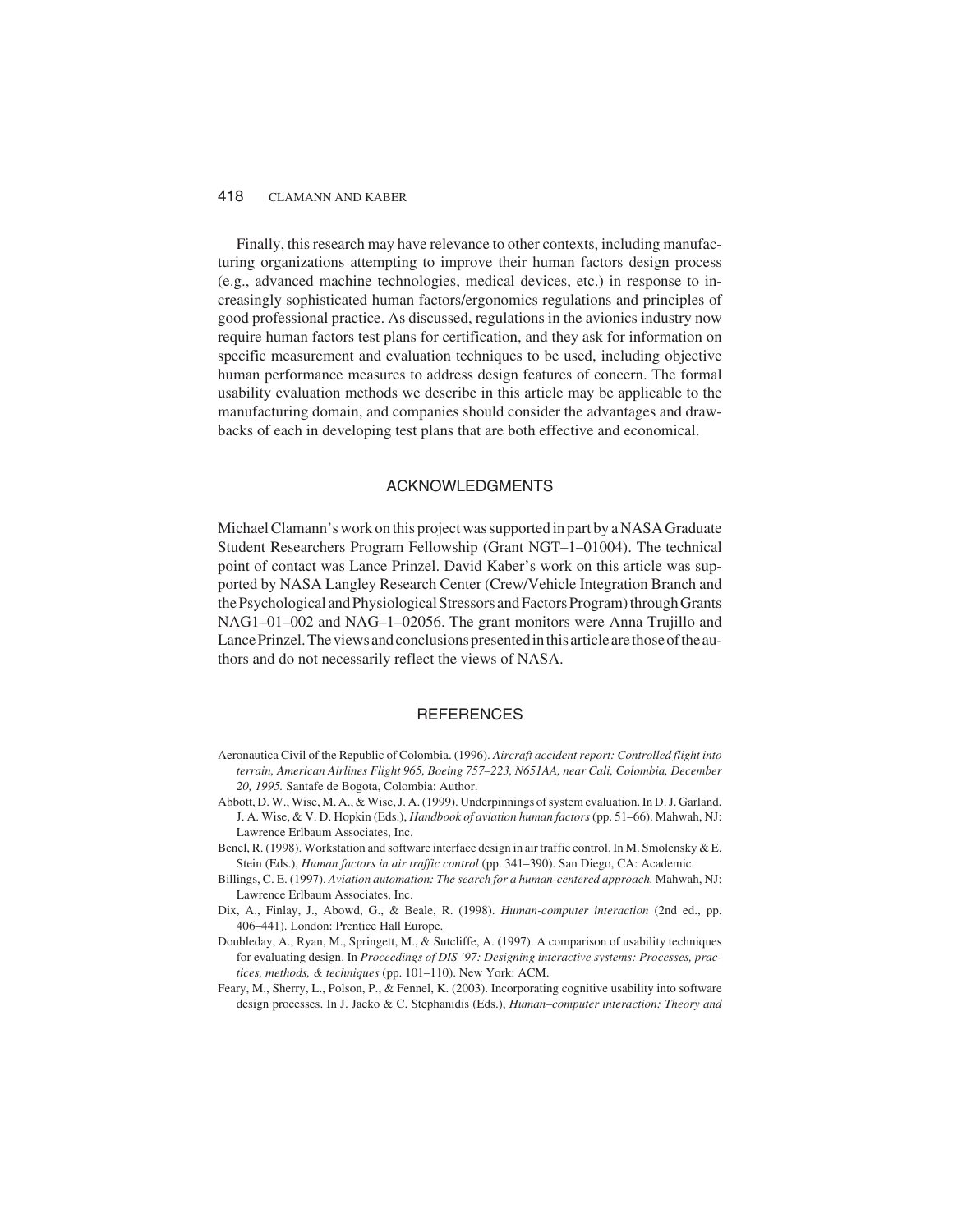*practice (Part I). Proceedings of the 10th International Conference on Human–Computer Interaction* (pp. 427–431). Mahwah, NJ: Lawrence Erlbaum Associates, Inc.

- Funk, K., Suroteguh, C., Wilson, J., & Lyall, B. (1998). Flight deck automation and task management. *Proceedings of 1998 IEEE International Conference on Systems, Man, and Cybernetics* (Vol. 1, pp. 863–868). San Diego, CA: IEEE.
- Garland, D. (1999). Air traffic controller memory: Capabilities, limitations, and volatility. In D. J. Garland, J. A. Wise, & V. D. Hopkin (Eds.), *Handbook of aviation human factors* (pp. 455–496). Mahwah, NJ: Lawrence Erlbaum Associates, Inc.
- Gould, J., Boies, S., & Ukelson, J. (1997). How to design usable systems. In M. Helander, T. Landauer, & P. Prabhu (Eds.), *Handbook of human-computer interaction* (pp. 231–255). New York: Elsevier.
- Hopkin, V. D. (1988). Air traffic control. In E. Wiener, & D. Nagel (Eds.), *Human factors in aviation* (pp. 639–663). San Diego, CA: Academic.
- Hopkin, V. D. (1998). The impact of automation on air traffic control specialists. In M. Smolensky & E. Stein (Eds.), *Human factors in air traffic control* (pp. 391–419). San Diego, CA: Academic.
- Irving, J., Polson, P. G., & Irving, J. (1994). *Applications of formal methods of human computer interaction to training and use of the control and display unit* (Tech. Rep. No. 94–08). Boulder: University of Colorado.
- Ivory, M. Y., & Hearst, M. A. (2001). The state of the art in automating usability evaluation methods. *ACM Computing Surveys, 33,* 470–516.
- Jeffries, R., Miller, J. R., Wharton, C., & Uyeda, K. M. (1991). User interface evaluation in the real world: A comparison of four techniques. In S. P. Robertson, G. M. Olson, & J. S. Olson (Eds.), *Proceedings of ACM CHI '91 Conference on Human Factors in Computing Systems* (pp. 119–124). New York: ACM.
- Kaber, D., Riley, J. & Tan, K.-W. (2002). Improved usability of aviation automation through direct manipulation and graphical user interface design. *The International Journal of Aviation Psychology, 12,* 153–180.
- Kantner, L., & Rosenbaum, S. (1997). Usability studies of WWW sites: Heuristic evaluation vs. laboratory testing. In *Proceedings of SIGDOC '97: ACM 15th International Conference on Systems Documentation* (pp. 153–160). New York: ACM.
- Miller, M., & O'Donnell, C. (1993). Usability testing on a shoe string. In S. Ashlund, K. Mullet, A. Henderson, E. Hollnagel, & T. White (Eds.), *Interchi '93 Adjunct Proceedings* (pp. 85–86). New York: ACM.
- Newman, W., & Lamming, M. (1995). *Interactive system design.* Boston: Addison-Wesley.
- Nielsen, J. (1994). Heuristic evaluation. In J. Nielsen, & R. Mack (Eds.), *Usability inspection methods* (pp. 25–62). New York: Wiley.
- Nielsen, J., & Mack, R. (1994). *Usability inspection methods.* New York: Wiley.
- Nielsen, E., & Phillips, V. (1993). Estimating the relative usability of two interfaces: Heuristic, formal, and empirical methods compared. In S. Ashlund, K. Mullet, A. Henderson, E. Hollnagel, & T. White (Eds.), *Proceedings of ACM INTERCHI '93 Conference on Human Factors in Computing Systems* (pp. 214–221), New York: ACM.
- Polson, P., & Smith, N. (1999). The cockpit cognitive walkthrough. In R. S. Jensen (Ed.), *Proceedings of the Tenth International Symposium on Aviation Psychology.* Columbus: Ohio State University.
- Riley, V. (2001, Spring). A new language for pilot interfaces. *Ergonomics in Design,* pp. 21–26.
- Rowley, D. E., & Rhoades, D. G. (1992). The cognitive jogthrough: A fast-paced user interface evaluation procedure. In P. Bauersfeld, J. Bennett, & G. Lynch (Eds), *Proceedings of CHI '92* (pp. 389–395). New York: ACM.
- Sanders, M. S., & McCormick E. J. (1993). *Human factors in systems design* (7th ed.). New York: McGraw-Hill.
- Sarter, N., & Woods, D. (1992). Pilot interaction with cockpit automation: Operational experiences with the flight management system. *The International Journal of Aviation Psychology, 24,* 303–321.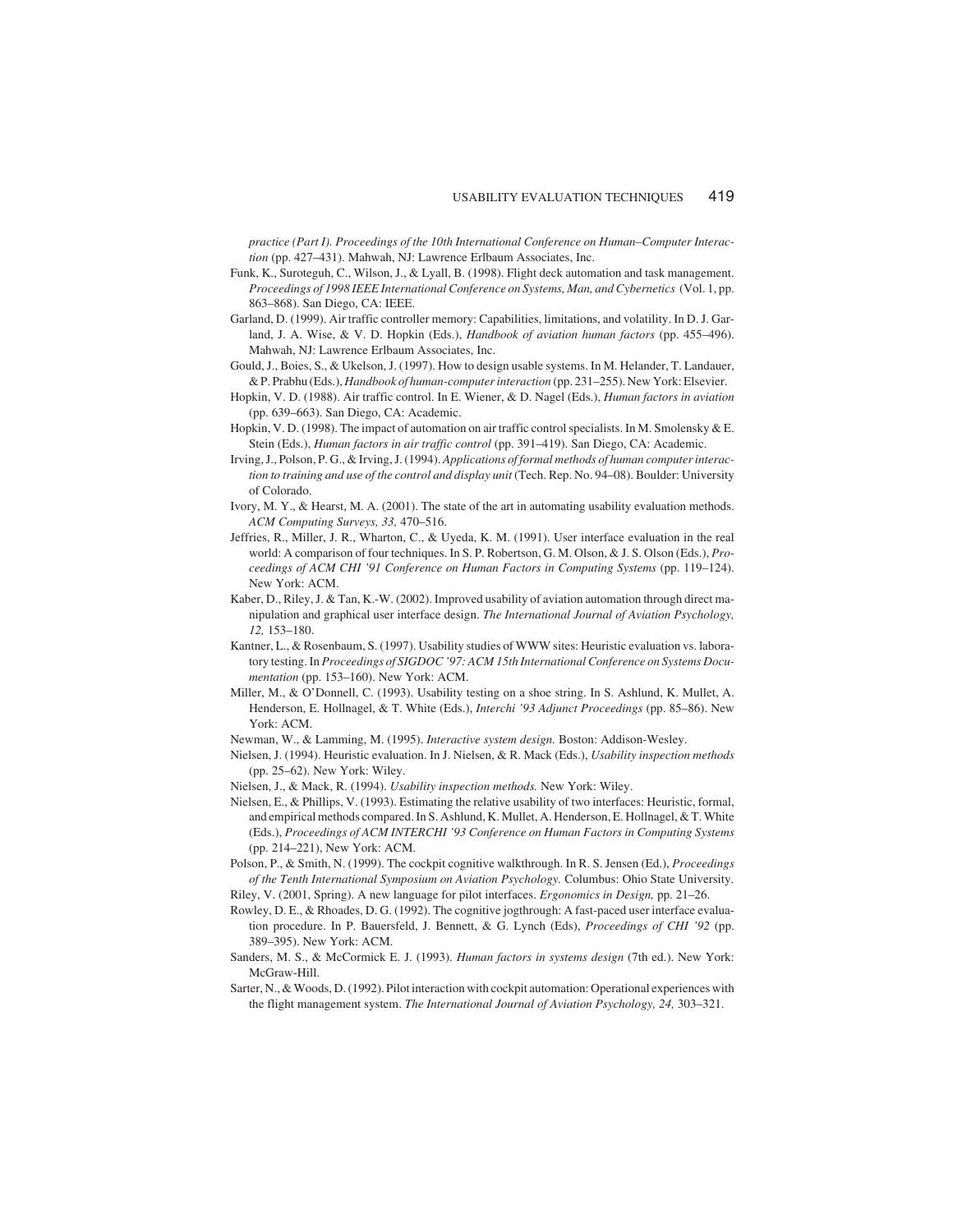- Sarter, N., Woods, D., & Billings, C. (1997). Automation surprises. In G. Salvendy (Ed.), *Handbook of human factors and ergonomics* (2nd ed.) (pp. 1926–1943). New York: Wiley.
- Sexton, G. A. (1988). Cockpit-crew systems design and integration. In E. Wiener & D. Nagel (Eds.), *Human factors in aviation* (pp. 495–525). San Diego, CA: Academic.
- Singer, G. (1999). Filling the gaps in the human factors certification net. In S. Dekker & E. Hollnagel (Eds.), *Coping with computers in the cockpit* (pp. 87–107). Brookfield, VT: Ashgate.
- Smith, C. (1999). Design of the Eurofighter human machine interface. In *Air and space Europe* (Vol. 1, No. 3, pp. 54–59). Amsterdam: Elsevier Science.
- Stager, P. (2000). Achieving the objectives of certification through validation: Methodological issues. In J. Wise & V. Hopkin (Eds.), *Human factors in certification* (pp. 91–104). London: Lawrence Erlbaum Associates, Ltd.
- Stein, E. S. (2000). A critical component for air traffic control systems. In J. Wise & V. Hopkin (Eds.), *Human factors in certification* (pp. 57–63). London: Lawrence Erlbaum Associates, Ltd.
- Stokes, A., & Wickens, C. (1988). Aviation displays. In E. Wiener & D. Nagel (Eds.), *Human factors in aviation* (pp. 387–431). San Diego, CA: Academic.
- Strauch, B. (1997). Automation and decision making—Lessons from the Cali accident. In *Proceedings of the Human Factors and Ergonomics Society 41st Annual Meeting* (pp. 195–199). Albuquerque, NM: Human Factors and Ergonomics Society.
- U.S. Department of Transportation/Federal Aviation Administration. (1993). *Advisory circular (AC) 25.1523–1.* Washington, DC: Author.
- U.S. Department of Transportation/Federal Aviation Administration. (1995). *14 CFR Part 25—Airworthinesess standards: Transport category airplanes*(Chap. 1, Subchap. C). Washington, DC: Author.
- Virzi, R. A. (1997). Usability inspection methods. In M. Helander, T. Landauer, & P. Prabhu (Eds.), *Handbook of human-computer interaction* (pp. 705–715). New York: Elsevier.
- Williges, R. C., Williges, B. H., & Fainter, R. G. (1988). Software interfaces for aviation systems. In E. Wiener & D. Nagel (Eds.), *Human factors in aviation* (pp. 463–493). San Diego, CA: Academic.
- Wixon, D., & Wilson, C. (1997). The usability framework for product design and evaluation. In M. Helander, T. Landauer, & P. Prabhu (Eds.), *Handbook of human–computer interaction* (pp. 653–685). New York: Elsevier.
- Woods, D., & Sarter, N. (1993). Human interaction with intelligent systems in complex dynamic environments. In D. Garland & J. Wise (Eds.), *Human factors and advanced aviation technology* (pp. 107–110). Daytona Beach, FL: Embry-Riddle Aeronautical University Press.

Manuscript first received June 2002